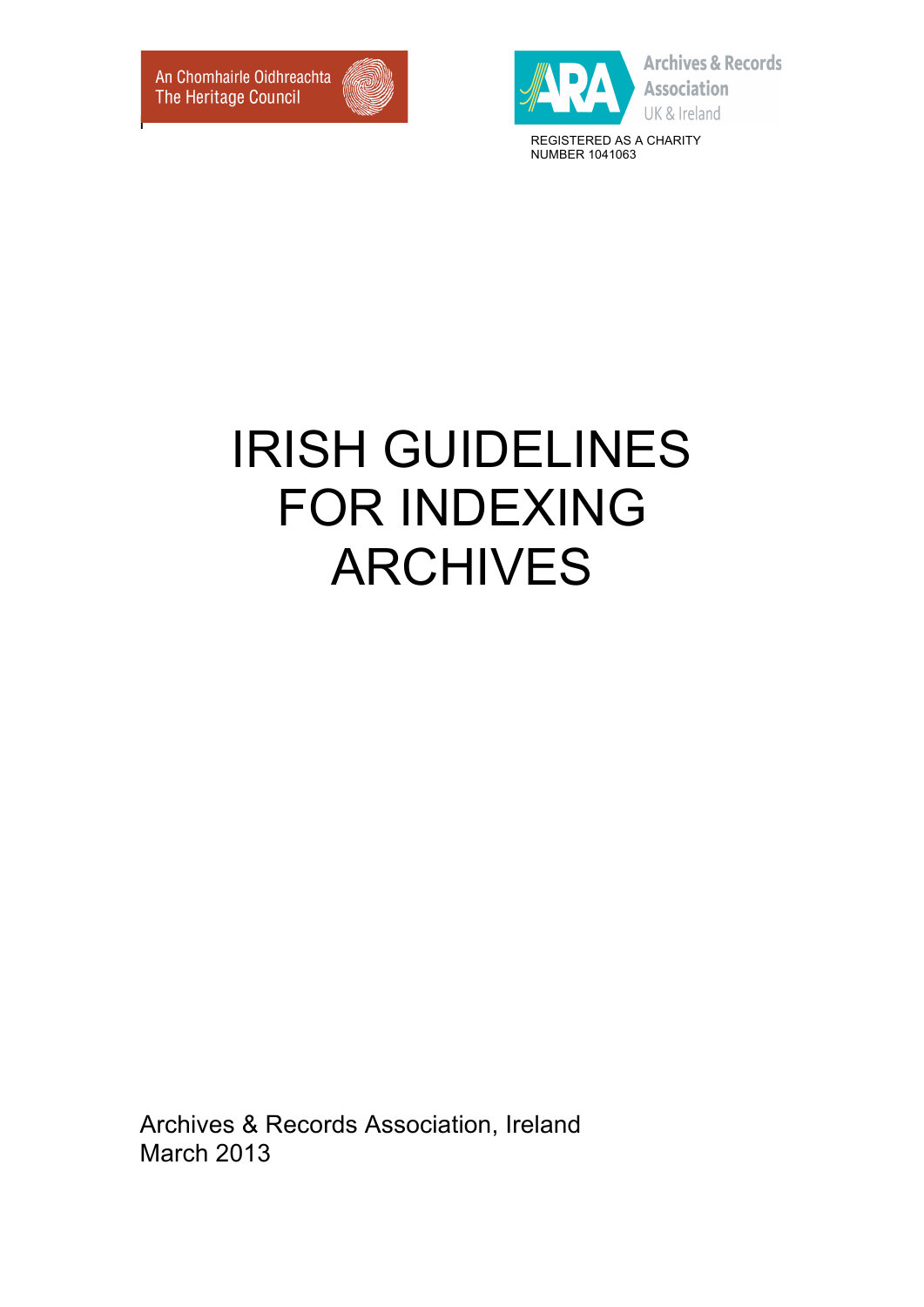# **Irish Guidelines for Indexing Archives**

## **Table of Contents**

| <b>Introduction</b>                                        | 3  |
|------------------------------------------------------------|----|
| <b>Creating index terms</b>                                | 5  |
| <b>Structure of the Guidelines</b>                         | 7  |
| <b>Personal Names</b>                                      | 8  |
| <b>Family Names</b>                                        | 16 |
| <b>Corporate Names</b>                                     | 17 |
| <b>Place Names</b>                                         | 23 |
| <b>Subjects and Events</b>                                 | 28 |
| Appendix I: Full list of examples in<br>alphabetical order | 30 |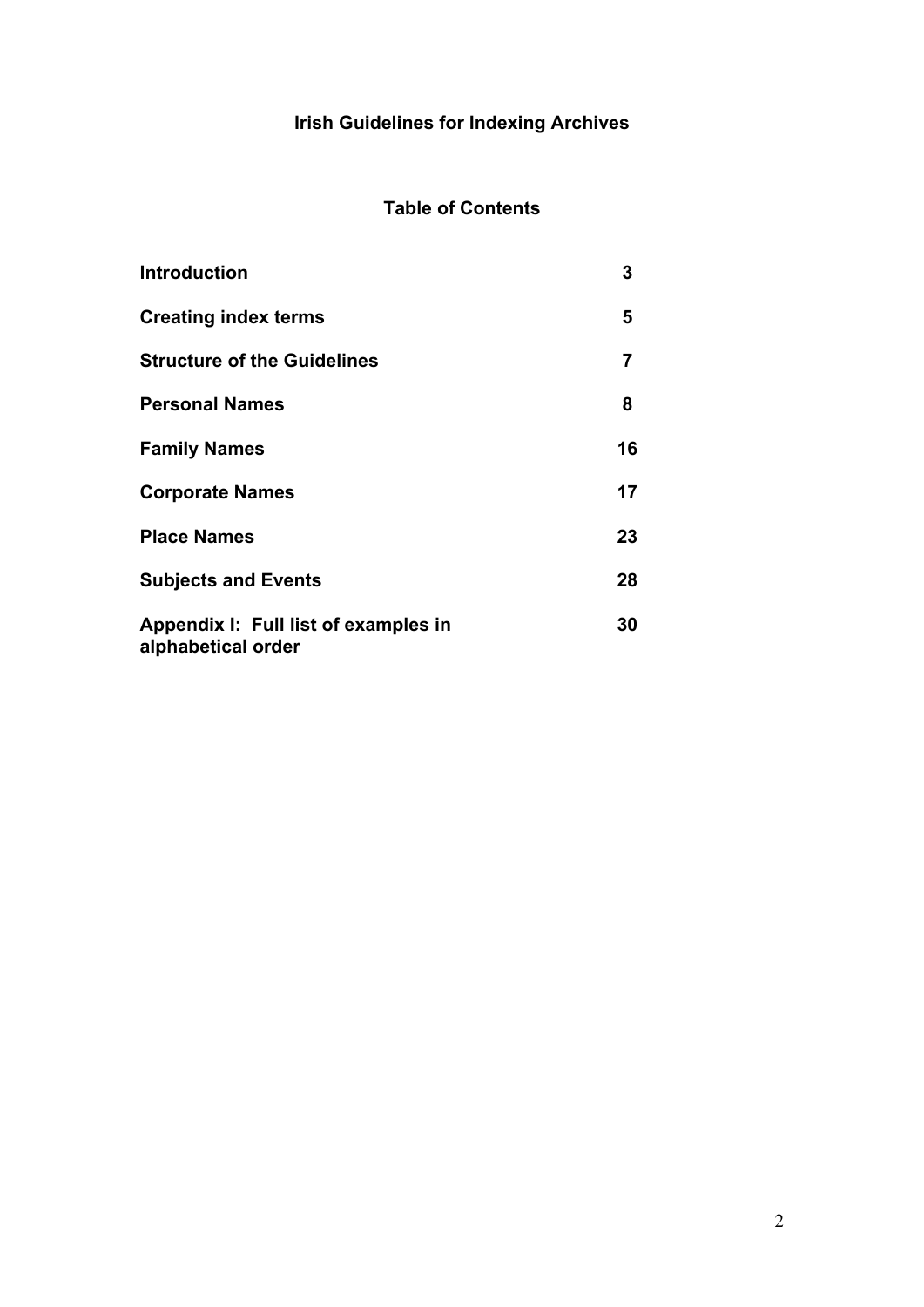## **INTRODUCTION**

These guidelines outline and explain best practice for the indexing of archival fonds in Ireland. They cover the creation of index terms, also known as 'access points', for persons, families, corporate bodies, places, and subjects. They apply to all kinds of archives and are designed to assist archivists working with or without archival software packages.

The guidelines are mainly based on the *Rules for the Construction of Personal, Place and Corporate Names* (National Council on Archives, 1997), hereafter referred to as 'NCA Rules'.<sup>1</sup> The guidelines summarise the key recommendations of the NCA Rules in relation to creating index terms for persons, families, corporate bodies and places. They also contain guidelines relating to creating index terms for buildings and subjects which do not feature in the NCA Rules. Examples from Irish archives (both from Northern Ireland and the Republic of Ireland) are used throughout.

The aim of these guidelines is to facilitate the standardisation of archival indexing in Ireland. Standardisation of practice in relation to indexing has become more pressing with the launch of the online archives portal for Ireland, the Irish Archives Resource (http://www.iar.ie ), and the proposed expansion of the European archives portal, APEx (http://www.apexproject.eu/), to regional archives.

The adoption of standardised index terms for Irish archive collections is the first step towards the creation of fully developed authority records as described in the *International Standard Archival Authority Record for Corporate Bodies, Persons, and Families*, hereafter ISAAR (CPF). <sup>2</sup> An authority record supplements the authorised form of name contained in the access point with other information elements. These elements further identify and describe the entity being described. They may also document the context of records creation and the relationships between different record creators. As there are currently no plans in place to create a national database of archival authority files, this document is limited to providing guidance on creating standardised access points which may in time contribute to such a development.

These guidelines have been produced by the Indexing and Authority Control Sub-committee, established by the Irish Region of the Archives and Records Association (formerly the Society of Archivists) in Autumn 2009. The subcommittee members were Dr Elizabeth Mullins, School of History and Archives, University College Dublin, Stephen Scarth, Public Record Office of Northern Ireland, Colum O' Riordan, Irish Architectural Archive, Micheál Ó

 <sup>1</sup> Electronic Versions of the Rules for the Construction of Personal, Place and Corporate Names are available for free on a number of sites including: http://archiveshub.ac.uk/ncarules/; http://anws.llgc.org.uk/ncarules/title.htm (last accessed 4

March 2013).<br><sup>2</sup> ISAAR (CPF): *International Standard Archival Authority Record for Corporate Bodies, Persons and Families*. 2nd ed. Vienna: International Council on Archives, 2004.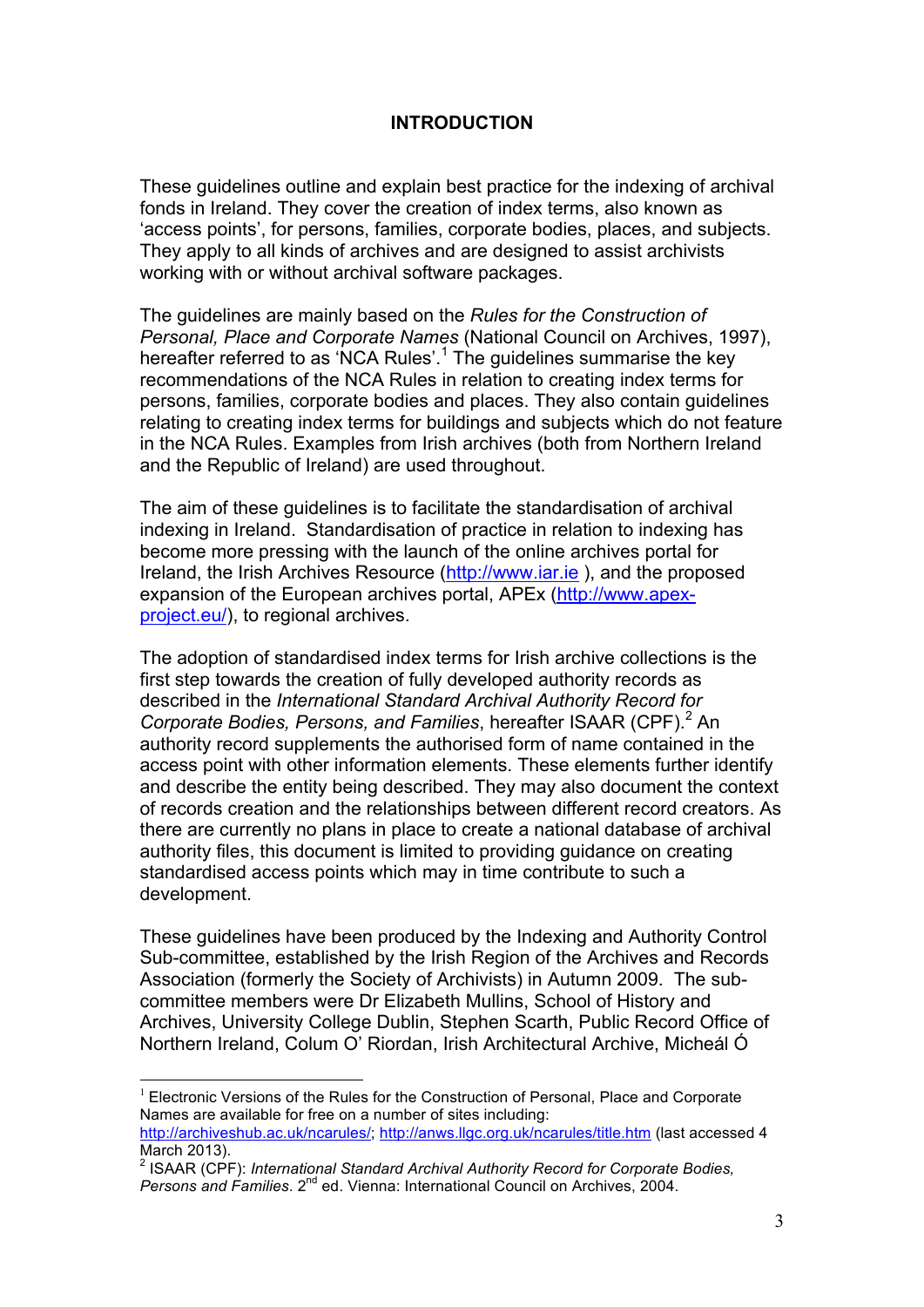Conaire and Mary Mackey, National Archives, Ireland. The guidelines were prepared in consultation with Bill Stockting of the British Library.

We are grateful to the members of the committee of the Archives and Records Association, Ireland and to the Heritage Council of Ireland for their support for this project. We would also like to thank all the people who provided feedback on the draft versions including Marianne Cosgrave, Helen Hewson, Frances McGee, Elizabeth McEvoy, Hazel Menton and Della Murphy.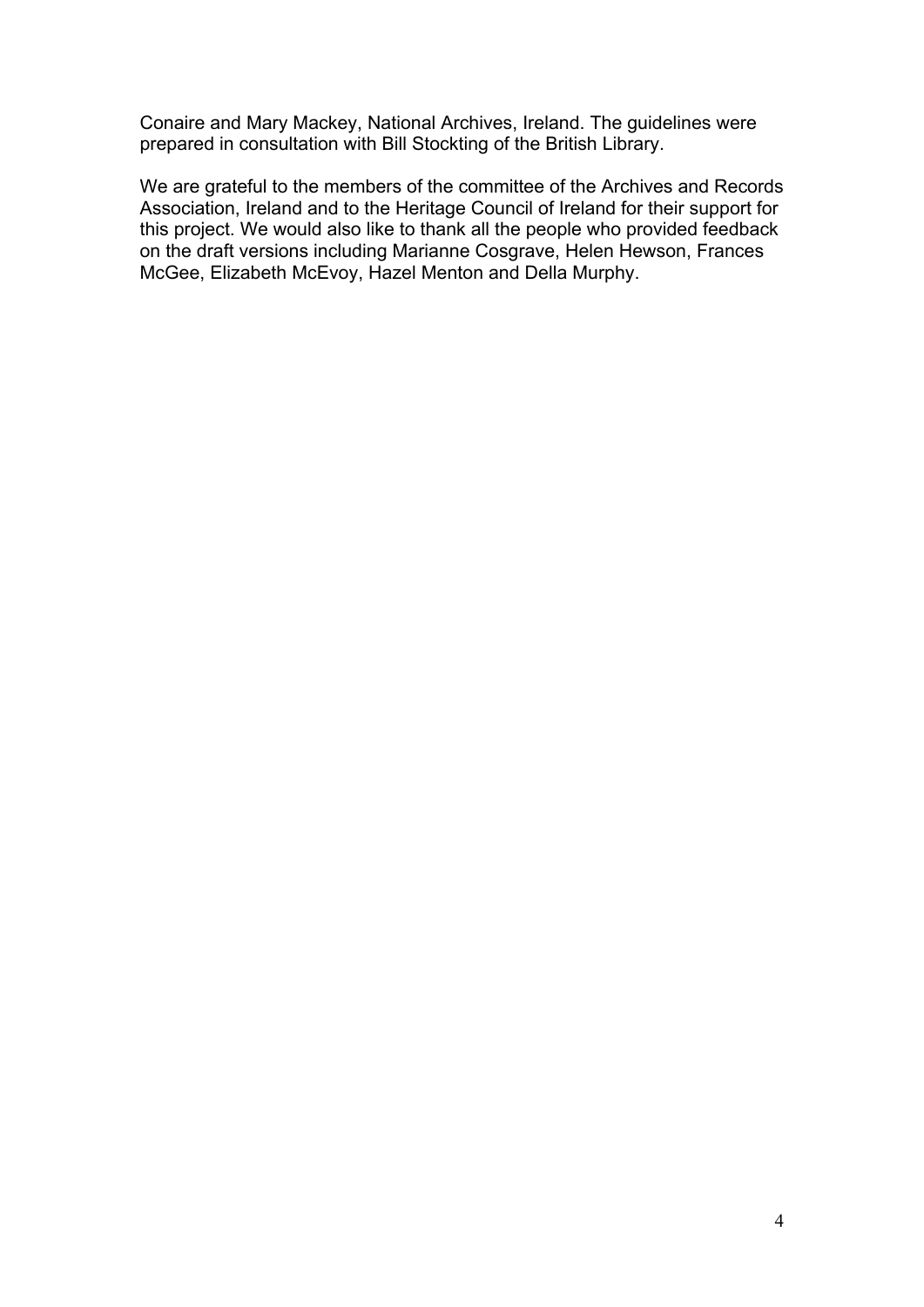## CREATING INDEX TERMS

#### **What to index?**

Index terms provide users with a general guide to the content of archival collections. When choosing index terms, the archivist should consider which people, families, bodies, places and subjects a finding aid is rich in information about. This will usually be clear from reading the fonds and or series level descriptions.

The creator of the records, be this a person, family or corporate body, should be indexed.

Additional names should be included if the records provide significant information or reflect on the life, career and achievements of a person, family or corporate body other than the creator.

Only index places, if the records contain significant material on, or history of, a particular place or place name.

Subject terms chosen should be at a broad conceptual level, reflecting the major topics with which a fonds is concerned.

Events should be indexed only if the fonds contains material of importance or interest to the event.

## **To what level?**

Index terms are usually created at fonds/sub-fonds or series levels, rather than at file and item level. Therefore, there will not normally need to be a large number of index entries per fonds.

## **How to form index terms?**

The most important thing to remember in forming an index term is that it needs to uniquely identify the person, family, body, place, subject or event represented.

To create this kind of unique term, use the 'mandatory' and 'mandatory if applicable' elements identified in these guidelines. If necessary, supplement these with optional elements, i.e. place, epithets etc., to unambiguously identify the entity being indexed. Not all the optional elements should be used, but only enough to create a uniquely identifiable term.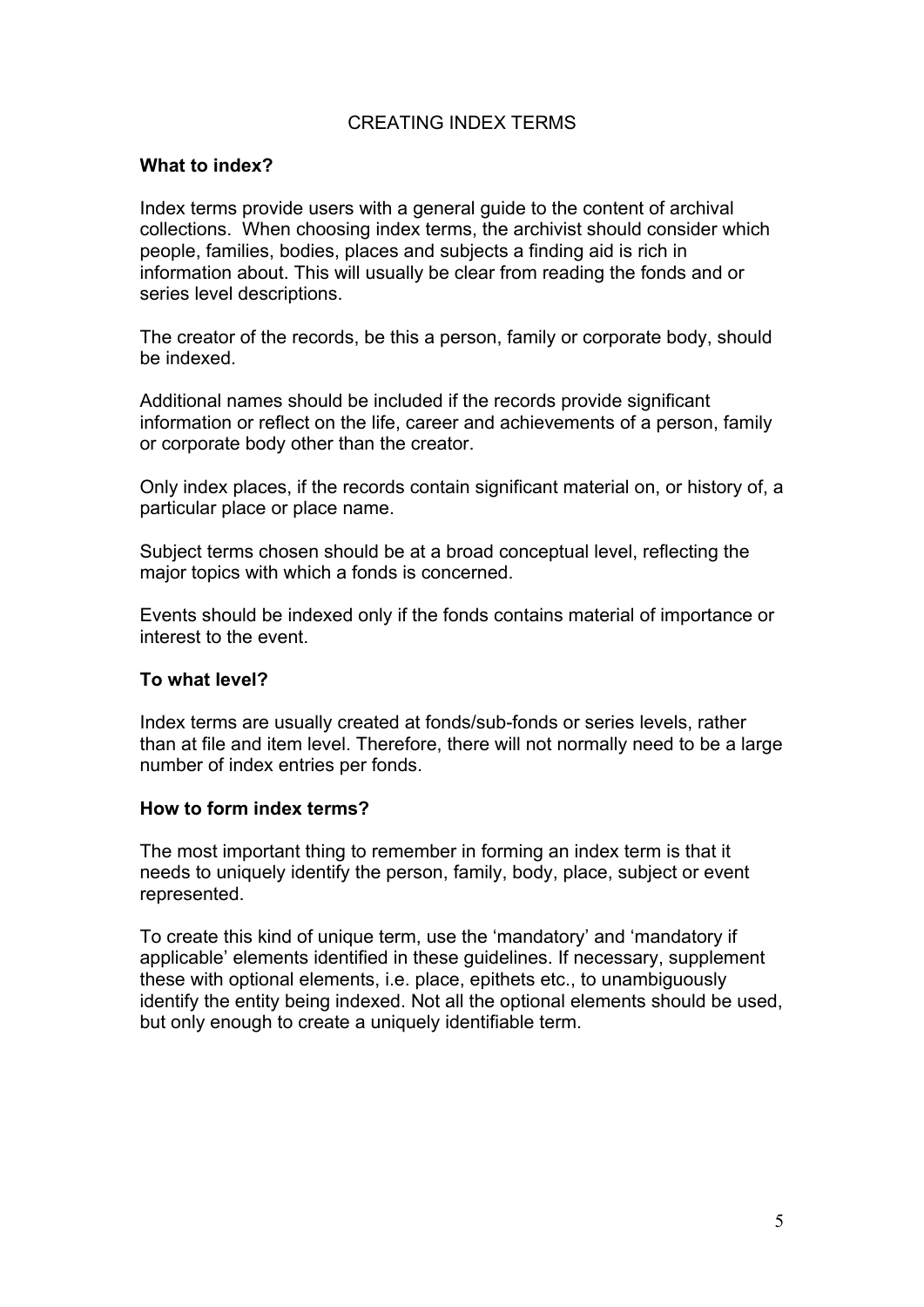## **How to deal with cross references?**

These guidelines, following the NCA rules, make some provision for crossreferencing index terms. Cross-references can be mandatory or discretionary according to context. The convention followed is *x* for 'see' and *xx* for 'see also'.

In terms of personal names, an individual should have only one authorised form of name and each name should apply to only one individual. There should be no 'see also' references (*xx*) for personal names but 'see' references (x) may be used to link non-preferred forms (common variants etc.) to the authorised name.

The same rule broadly applies to family names, apart from instances of ennoblement where 'see also' references (*xx*) may be used.

When a corporate body changes its name, establish a new authorised form for the new name. Use 'see also' (*xx*) to refer between the different authorised names used for a corporate body.

When place names have changed over time, use the contemporary form of the name as found in the primary source and cross refer using 'see also' (*xx*), between it and the most recent form of the name.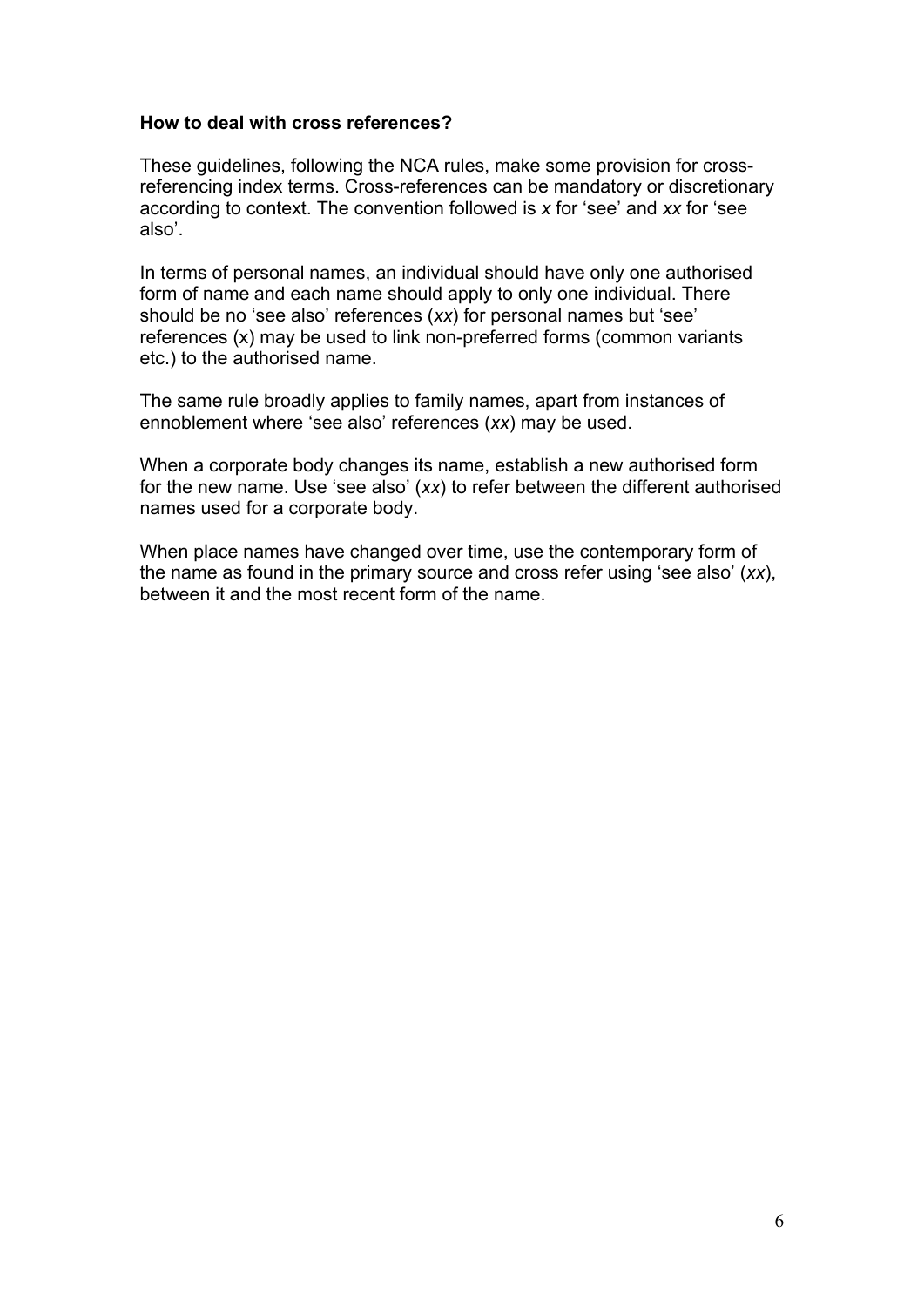## **STRUCTURE OF THE GUIDELINES**

The guidelines are divided into five broad sections which relate to creating index terms for people, families, corporate bodies, places and subjects/events.

The first four of these sections have a similar structure. They open with a definition of the entity being indexed and reference to any previously constructed lists of index terms or authority files which may be useful. Principal among these is the National Register of Archives (NRA: http://www.nationalarchives.gov.uk/nra/default.asp ).

The sections then explain how to form new index terms for the particular entities when these do not previously exist. Mandatory elements for terms in each category are identified and then elements which are mandatory if applicable or optional are discussed.

The fifth section of the document deals with indexing subjects and events. Rather than describing elements, this section discusses the general role of subject indexing and refers to thesauri and to specialised vocabularies which may provide an authorised index term for particular events or subjects.

A full list of all examples is provided as an appendix to the document. This supplements the abbreviated examples (indicated by the use of '…') included in the main text which are used to illustrate the particular elements being discussed.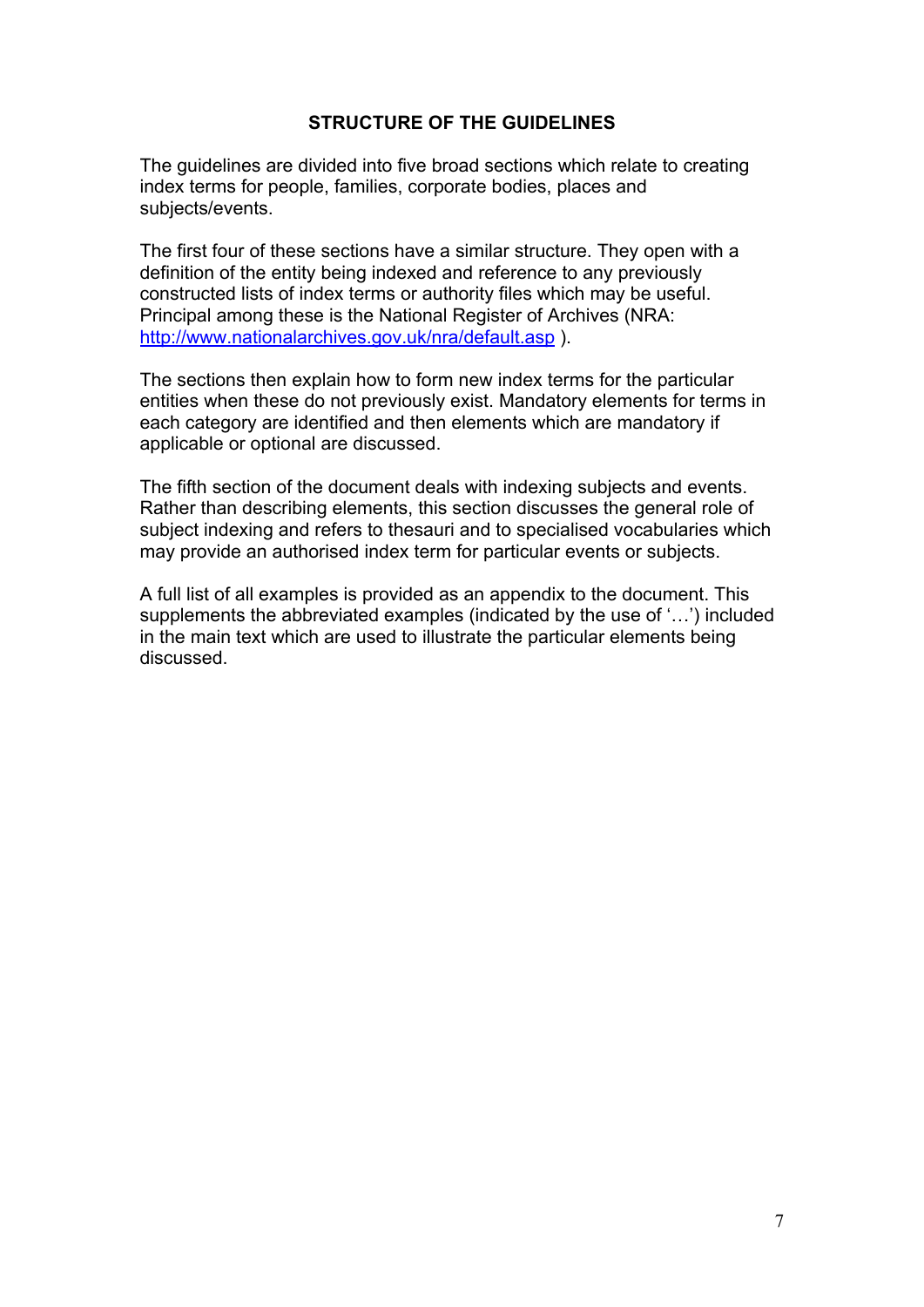# **PERSONAL NAMES**

A personal name is the name given to an individual or a name by which he/she is known.

Authorised forms of many personal names can be found on the National Register of Archives (NRA: http://www.nationalarchives.gov.uk/nra/default.asp). The NRA term should be used if available.

This section outlines how to create a new personal name index term.

## **MANDATORY ELEMENTS**

Mandatory elements for a personal name index term are:

- surname
- forename
- dates

#### **SURNAMES**

NCA rules 2.3A.1

**Simple surname** consists of a single word:

Murphy

**McCarthy** 

## **Compound and Hyphenated Surnames**

NCA rules 2.3A.2.1-2

Where a surname comprises more than one word, the last word comes first in the authorised form. Alternative unauthorised forms of the name can be cited using a 'see' reference (*x*), if these are considered helpful to the user.

Williams, Ralph, Vaughan…

Lewis, Daniel, Day-....  *x* Day-Lewis, Daniel…

O'Brien, Conor, Cruise…  *x* Cruise O'Brien, Conor...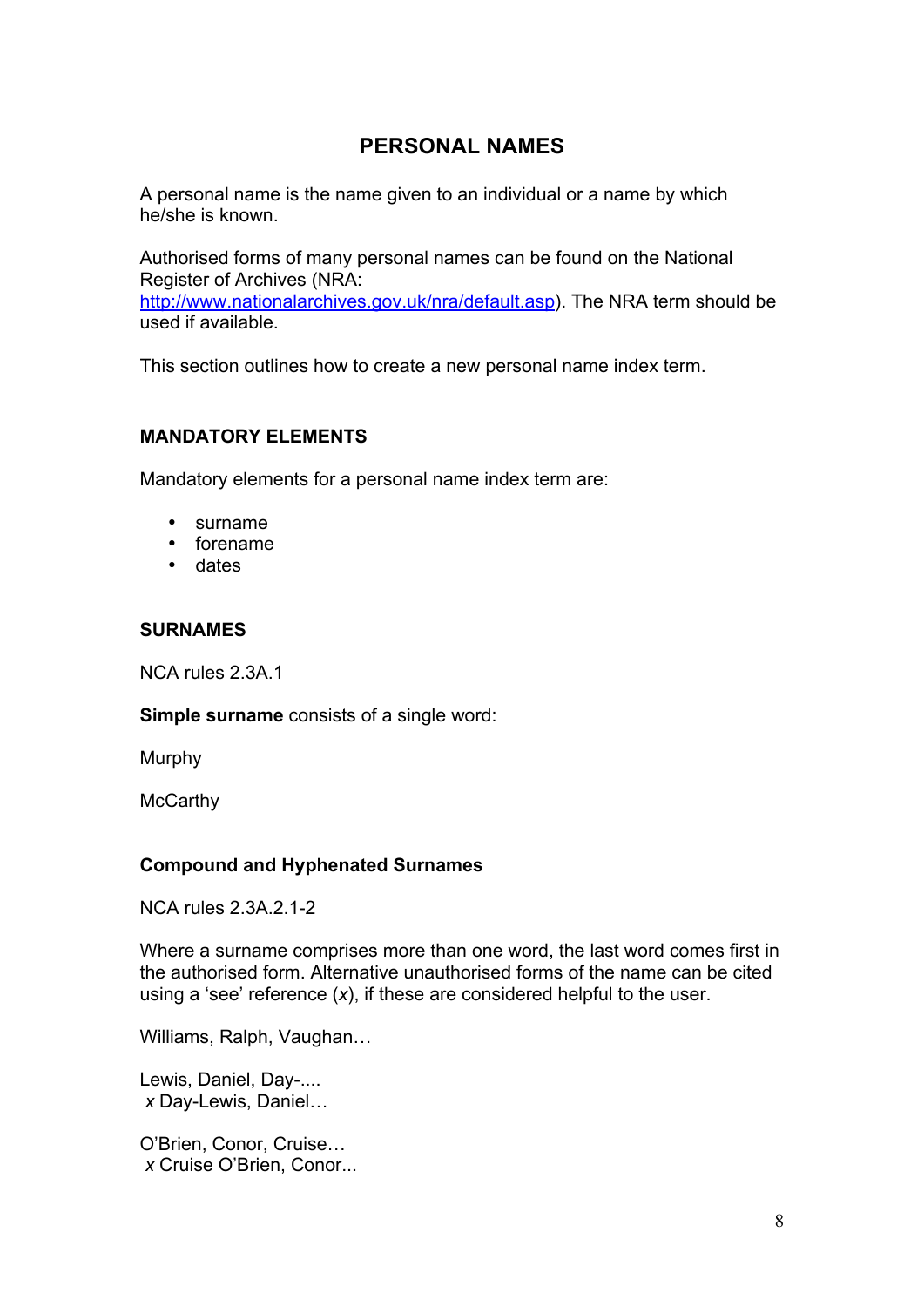#### **Surnames with separable prefixes**

NCA rules 2.3A.2.3

Where a prefix such as De or Du precedes the surname, the authorised form of the name places the last word first. A 'see' reference (*x*) to the unauthorised form of the name, with the prefix in first position can be included if considered helpful for the user.

Valera, Eamon, de...  *x* de Valera, Eamon...

Fanu, Joseph Thomas Sheridan...  *x* Le Fanu, Joseph Thomas Sheridan...

When the prefix is attached to the surname without a space, treat it as a simple surname.

L'Estrange, Roger....

D'Arcy, Gordon....

## **Change of Name**

NCA rules 2.3A.4

Where there are changes of name, the last or most recent name is to be adopted as the authority, even if the change takes place late in a person's life. Previous names can be cited using a 'see' reference (*x*), if these are considered helpful to the user.

Burgh, Chris, de..... *x* Davison, Christopher John….

Mac Liammóir, Micheál.... *x* Willmore, Alfred....

## **Pseudonyms and nicknames**

NCA rules 2.3A.6

In the case of common pseudonyms, the original name is the authorised form of the name and the unauthorised pseudonym(s) can be cited using a 'see' reference (*x*).

O'Rahilly, Michael Joseph...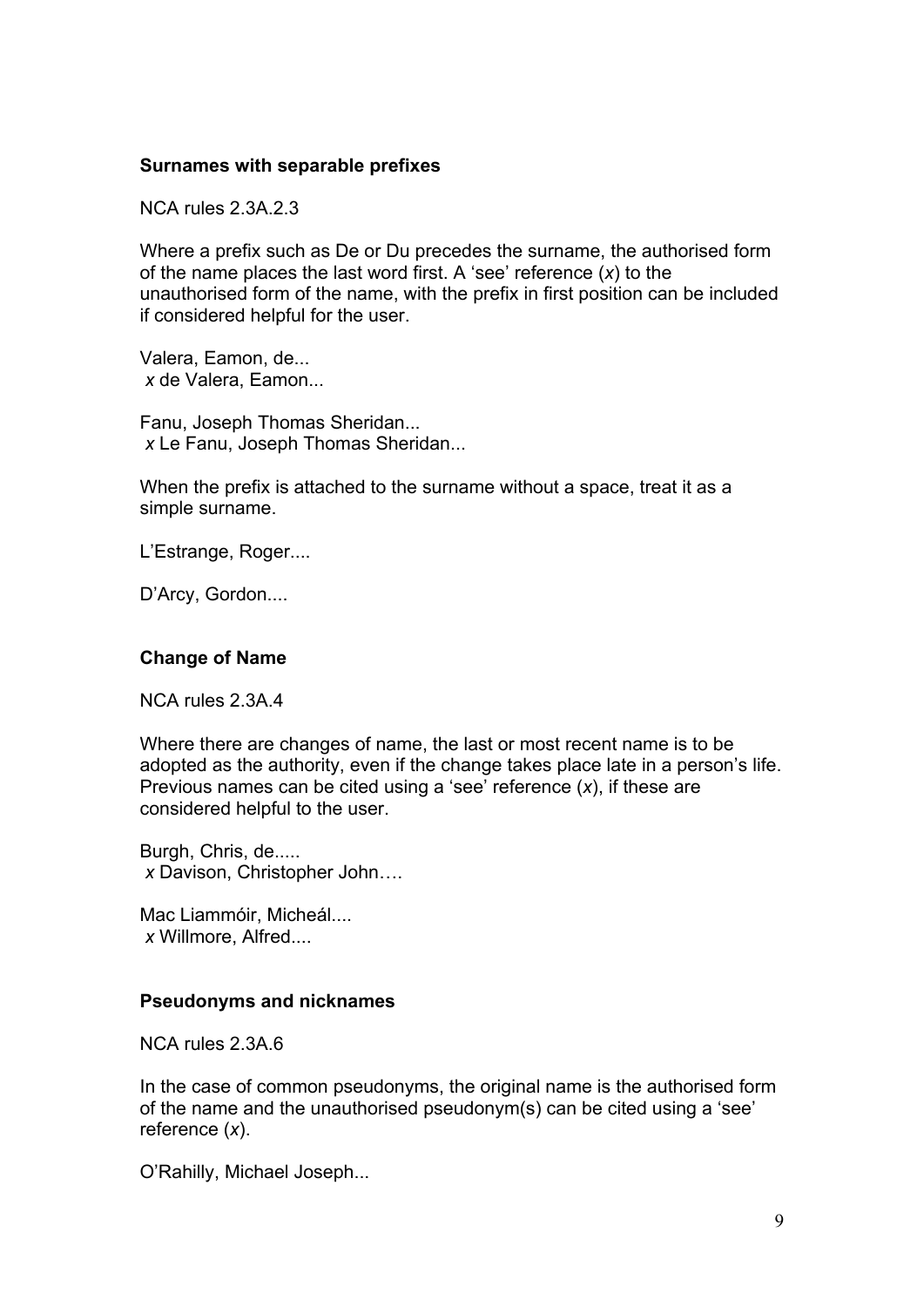*x* the O'Rahilly...

Higgins, Alex....  *x* Higgins, 'Hurricane'...

Mayne, Robert Blair....  *x* Mayne, Blair....  *x* Mayne, 'Paddy'....

#### **Women's Names**

NCA rules 2.3A.5

The authorised form of name for a woman who is single or is married but uses her maiden name, is the maiden name. A 'see' reference (*x*) can be included to her unauthorised married name, if it is commonly known.

Parnell, Anna....

Gonne, Maud….  *x* MacBride, Maud….

The authorised form of name for a woman who marries and adopts her husband's surname and is only known by that name is the married name.

McAleese, Mary....

Skeffington, Hannah, Sheehy...

The authorised form of name for a woman who marries more than once, who uses both her married and maiden names or who uses the name of a former husband, is the name used most frequently. Refer using a 'see' reference (*x*) to the unauthorised names where appropriate.

O'Shea, Katherine…. *x* Parnell, Katherine....

McAliskey, Bernadette…. *x* Devlin, Bernadette

#### **Irish/Ulster Scots surnames**

NCA rules 2.3B.2

In Irish language names Ó and Mac are treated of as inseparable prefixes and used first in the authorised form of the name.

Mac Culleanáin, Cormac....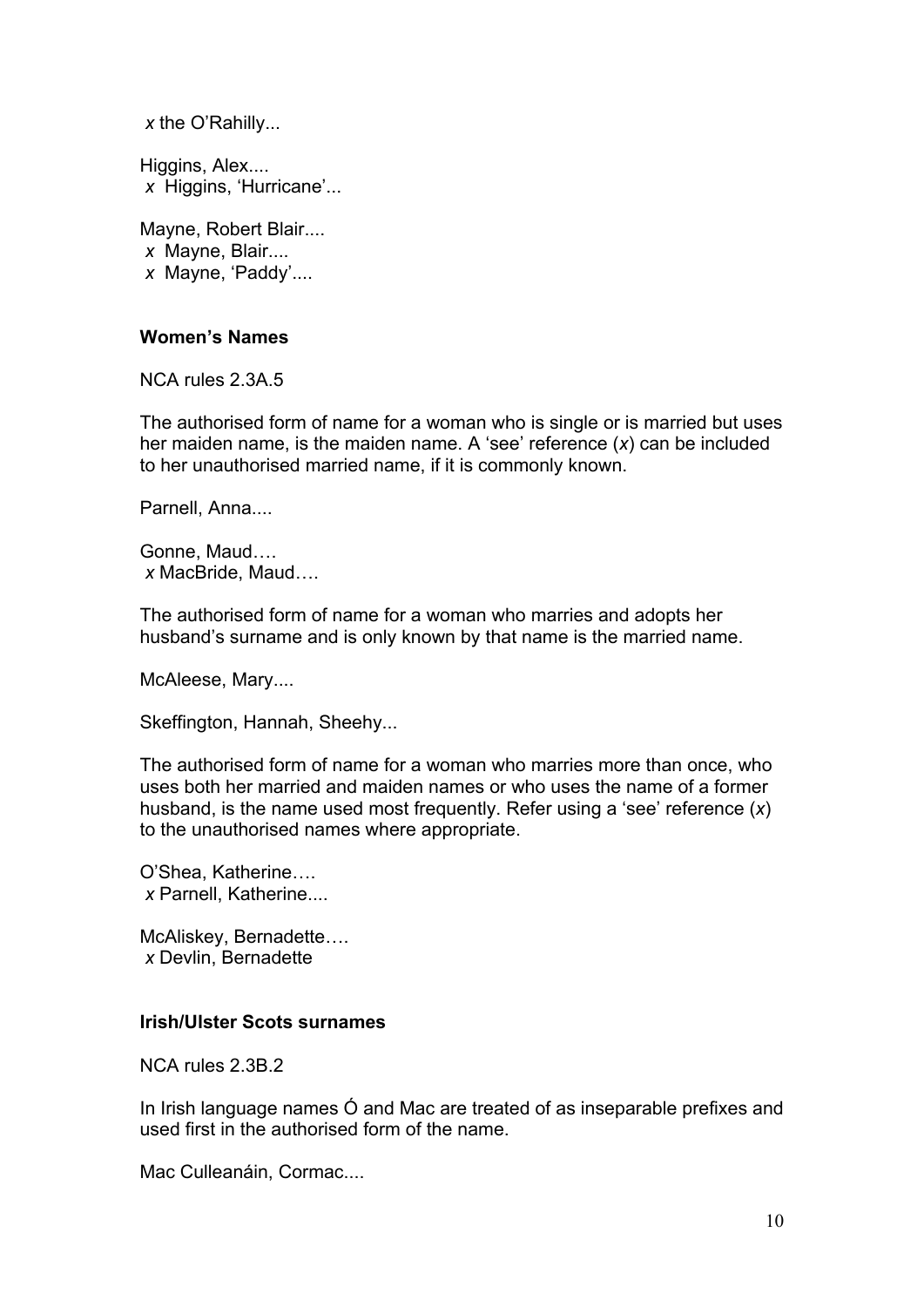If the name occurs only in Irish / Ulster Scots in primary and secondary sources, this form is to be used.

Ó Rathaille, Aodhagán....

If both Irish / Ulster Scots and English versions occur, use the most common form with a 'see' reference (*x*) to the unauthorised alternative.

Mac an t-Saoir, Donnchadh Bán.... *x* Macintyre, Duncan Ban....

Ó Cléirigh, Micheál.... *x* O'Clery, Michael....

See the NCA rules 2.3.B-F for examples relating to forenames used as surnames, European names, names in non-European languages, names in direct order, names in non-Roman script, names in classical languages, medieval names and saints' names. See the NCA rules 2.7-2.8 for royal and papal names.

## **FORENAMES**

NCA rules 2.4.1

#### **Simple forename**

A forename is the component of the name which a person is given in addition to his or her surname.

**Mary** 

David

#### **Unused, variant and abbreviated forenames**

In the case of unused, variant and abbreviated forenames, the full forename should be used as the authorised form. Refer using 'see' references (*x*) to unauthorised forms of the name, where appropriate.

Whitaker, Thomas Kenneth....  *x* Whitaker, T K....

Yeats, William Butler....  *x* Yeats, W B....

Beckett, James Camlin....  *x* Beckett, J C....

Curran, Constantine Peter...  *x* Curran, Con....  *x* Curran, C P....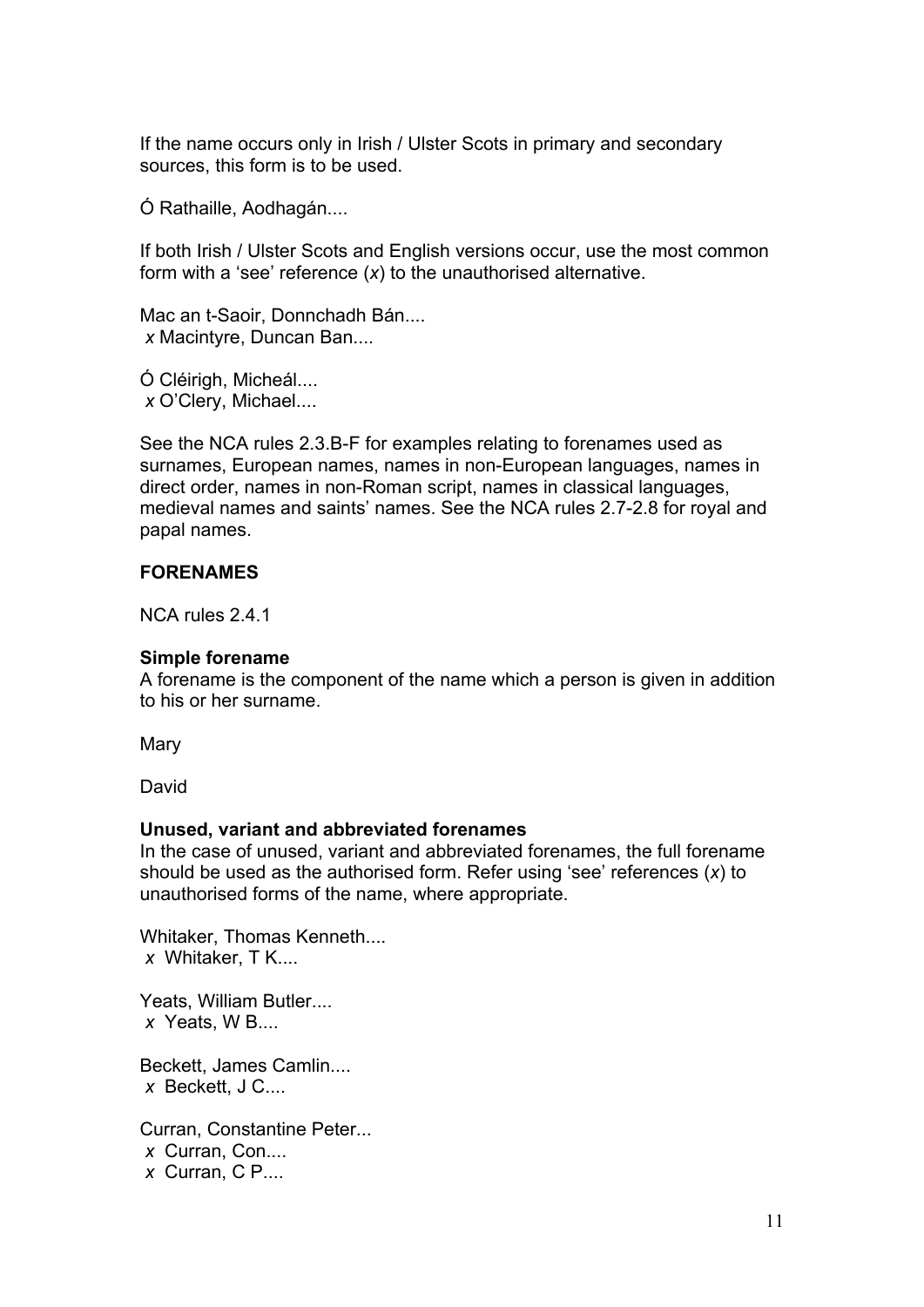## **Initials**

NCA rules 2.4.3

Where only initials are known and cannot be expanded, the initial letter should be used in the authorised form in place of a full forename. No full stops are required after initials. If no forename is known, a single dash may be substituted.

Johnson, C…

Oudinot, -…

If a woman is identified only by her husband's initials, use a dash in place of her forename and include the husband's name in the epithet.

Johnson, -, wife of C Johnson of Bray, County Wicklow

## **Names in Religion**

NCA rules 2442

The secular name is to be used as the authorised form, if this is the name by which the individual is known. Refer using a 'see' reference (*x*) to the unauthorised religious name, if this is known. $3$ 

MacCurtain, Margaret, Dominican Sister….  *x* MacCurtain, Benvenuta....

## **DATES**

NCA rules 2.5A.2

The life span of the individual should be given in the format specified in the *Irish Guidelines for Archival Description (IGAD)*. 4 In addition to its recommendations for uncertain or derived dates relating to birth and death, floruit (fl abbreviation) can be used to indicate when a person was active. Where only one date is known, either the date of birth (b abbreviation) or death (d abbreviation) should be included. Circa (c abbreviation) indicates a possible span of five years before or after the date given. Cite dates in years only.

FitzGerald, Desmond, 1888-1947….

Castle, Richard, c 1690-1746, architect....

<sup>&</sup>lt;sup>3</sup> Many women in religious life reverted to their secular baptismal names post Vatican II.  $4$  This is available at http://www.learnaboutarchives.ie/learn/guidelines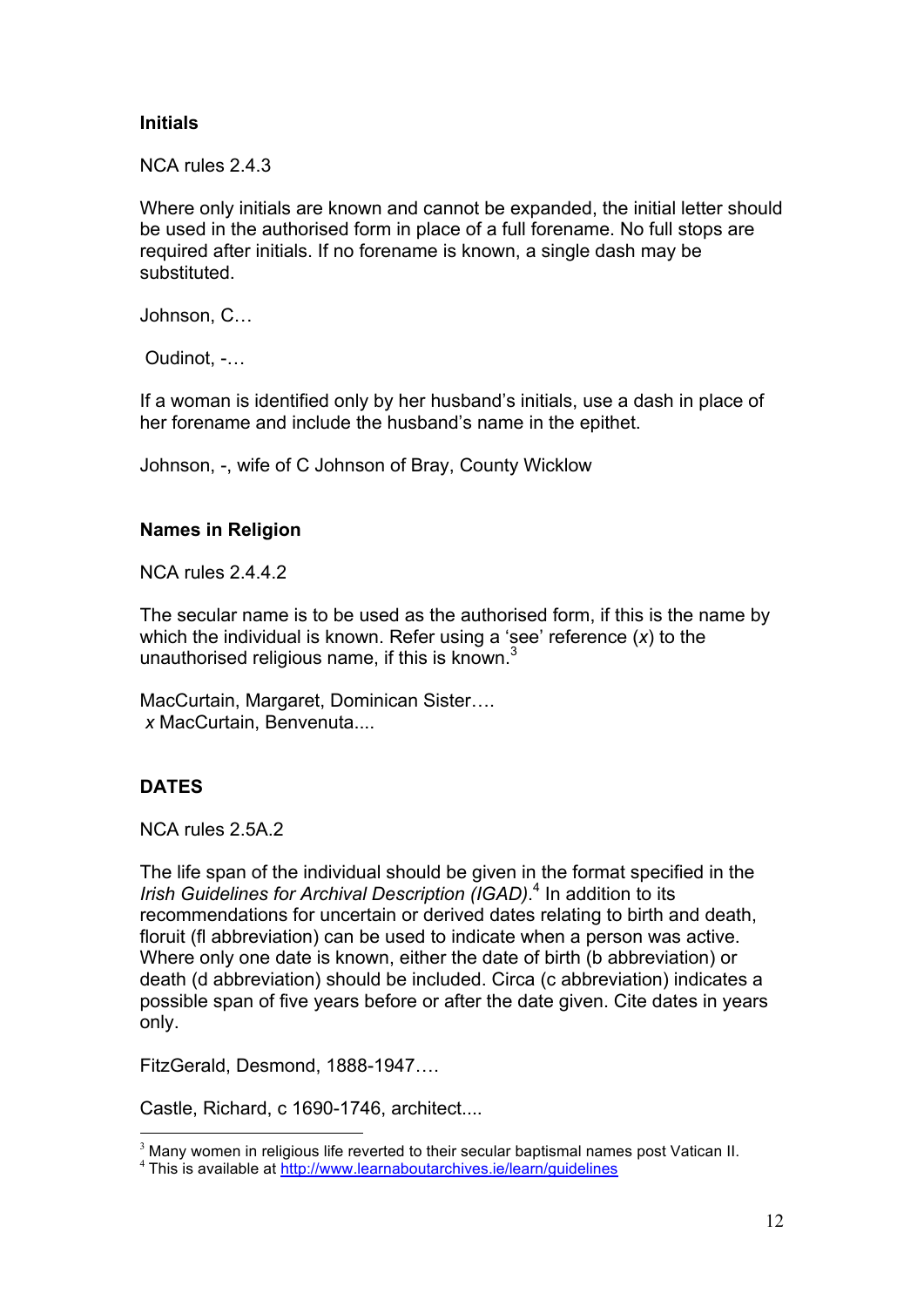Mundy, William, fl 1563, composer

Grey, Henry, d 1554

## **MANDATORY WHERE APPLICABLE / OPTIONAL ELEMENTS**

Some elements are classified as both mandatory where applicable and optional. Their use is mandatory when they are essential to uniquely identify the person. Otherwise, their use is optional.

## **TITLES**

NCA rules 2.5B

If people have titles, they should be used.

When titles are used, the last or highest title should be selected as the authorised form of the name. The unauthorised intermediate titles should be referenced, using a 'see' reference (*x*), if they are recorded in the archival material being indexed or if they were well-known.

The first letter of a peerage title should be a capital (Duke, Earl, Baron).

A territorial designation should be included if it forms an integral part of the title.

Conyngham, Frederick William Henry Francis, 1924-2009, 7<sup>th</sup> Marquess Conyngham

*x* Mount Charles, Earl of...

*x* Slane, Viscount....

A woman who holds a title in her own right should have that title appended as a qualifier in the authorised form of her name.

Godolphin, Henrietta, 1681-1733, née Churchill, 2<sup>nd</sup> Duchess of Marlborough

A woman who gains a title only by marriage should be described in the qualifier as wife of her husband's title.

Markievicz, Constance, 1868-1927, wife of Count Casimir

Stewart, Theresa Susey Helen Chetwynd, 1875-1919, née Talbot, wife of 5<sup>th</sup> Marquess Londonderry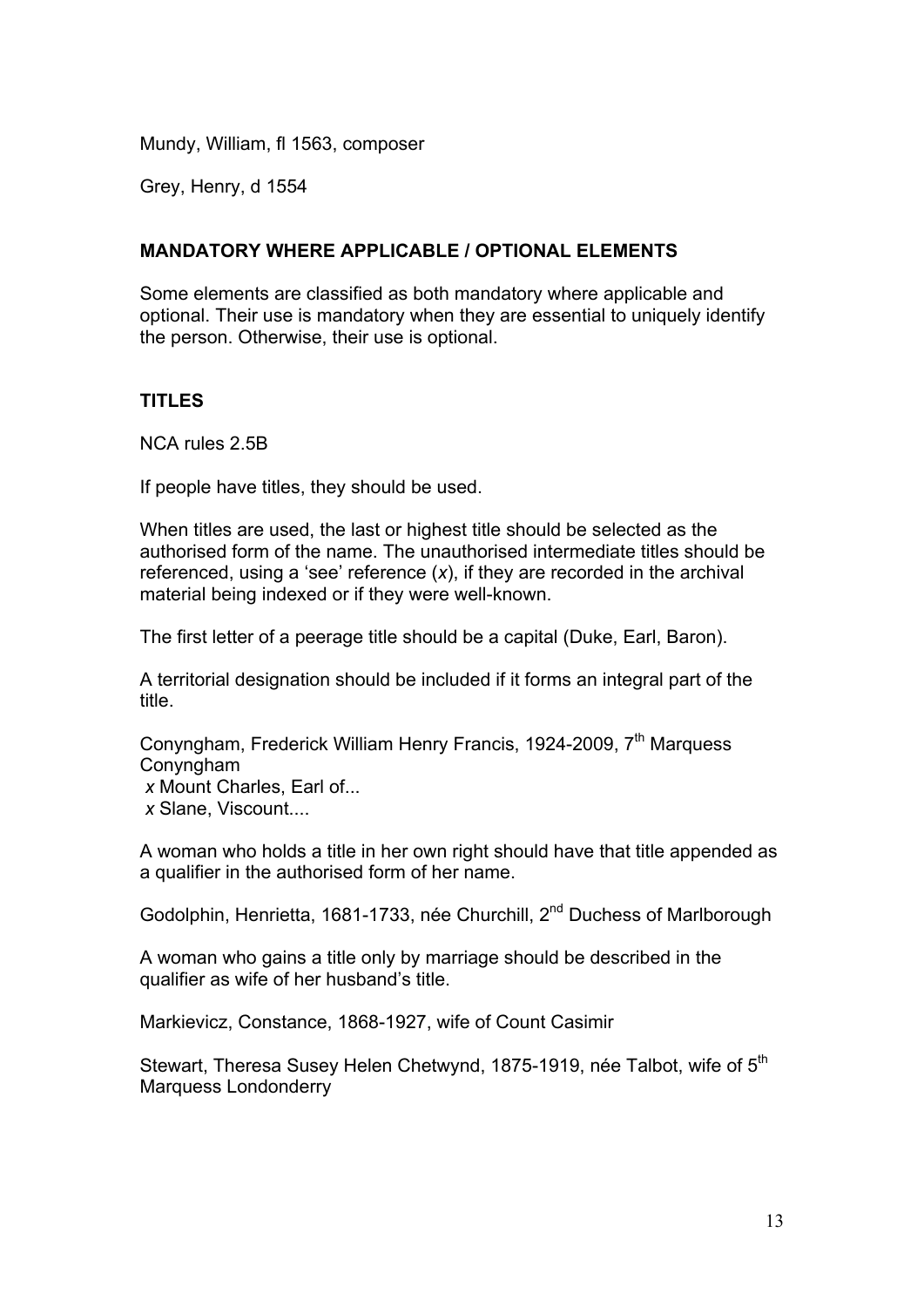## **PRE-TITLES**

NCA rules 2.5C

Pre-titles where they apply must be included between the surname and forename i.e. Lord, Lady, Sir, Dame and Hon. If the pre-title Sir applies, Baronet or Knight in full must be added as a qualifier, and Baronets must be numbered.

Guinness, Hon, Desmond....

O'Reilly, Sir, Anthony Joseph Francis, b 1936-, Knight,....

Osborne, Sir, Peter George, b 1943-, 17<sup>th</sup> Baronet of Ballentaylor and Ballylemon

## **EPITHETS**

NCA rules 2.5D.1-9

An epithet is a word or phrase describing a person's status, occupation, place of birth, residence or activity and/or relationships. They also include academic, clerical, military and naval titles and ranks. An epithet is the final element of an indexing term.

Epithets should be included when known, particularly in the case of ordinary people, where in a national context confusion of identity may result with common names.

Avoid including more than one epithet attached to a single name. They should unambiguously distinguish one person from another but should not be used to excess.

Robinson, Mary, b 1944-, President of Ireland

Robinson, Peter, b 1948-, First Minister of Northern Ireland Assembly

Kennedy, Hugh, 1879-1936, Chief Justice

Mac Neill, Eoin, 1867-1945, politician

McQuaid, John Charles, 1895-1973, Roman Catholic Archbishop of Dublin

Swift, Jonathan, 1667-1745, Dean of Saint Patrick's Cathedral, Dublin

Gerard of Wales, c 1146–c 1223, historian

If more than one epithet is required to distinguish an individual (multiple qualifiers), the recommended order is as follows: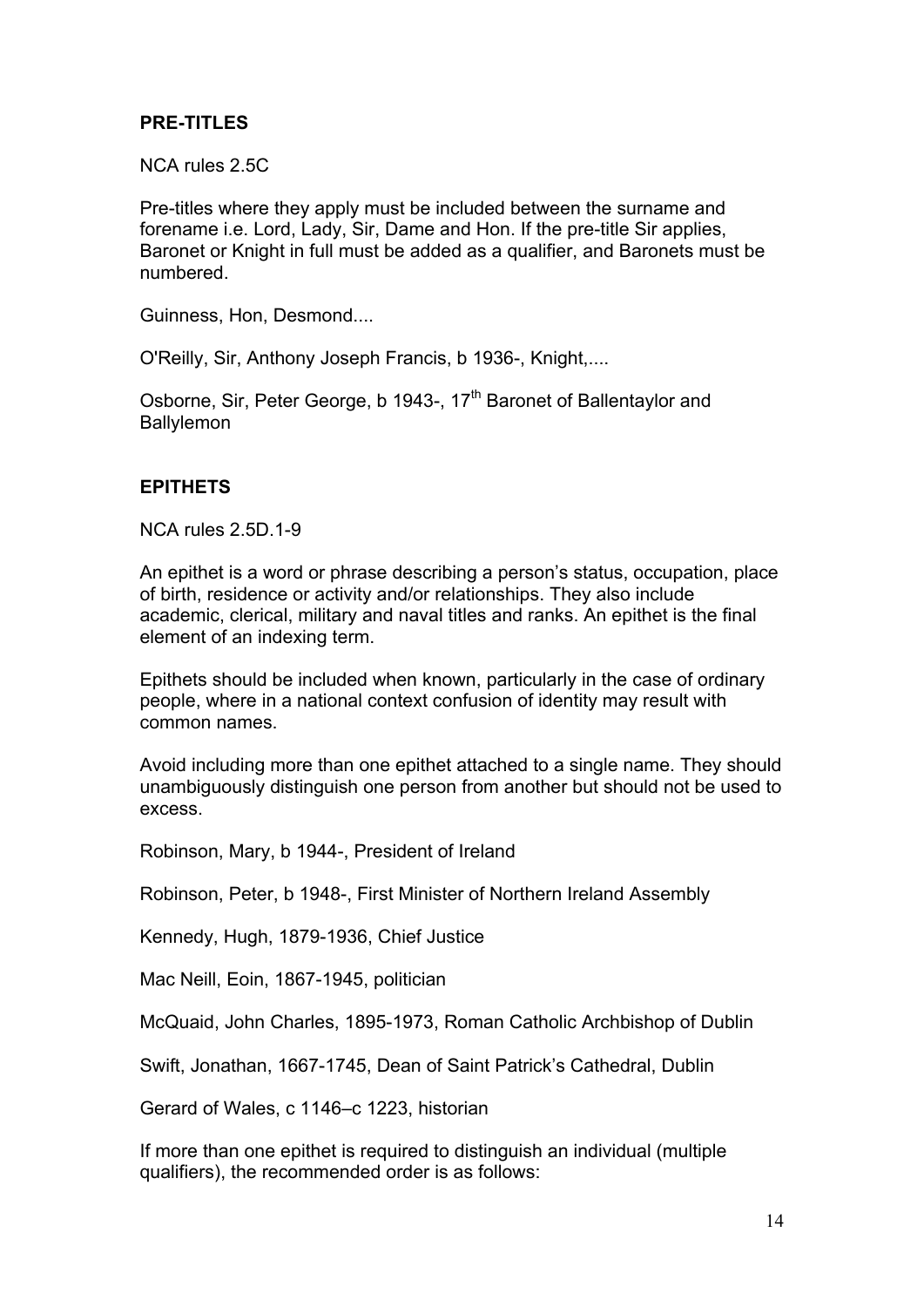- alternative status (née, afterwards etc.);
- office or position;
- career or occupation;
- place of birth, residence or activity;
- alternative name;<br>• relationship to and
- relationship to another person;

Millin, Sarah Gertrude, 1889-1968, née Liesbon, South African writer

Pughe, William Owen-, 1759-1835, lexicographer, formerly William Owen

See the NCA rules 2.5D for examples relating to other epithets.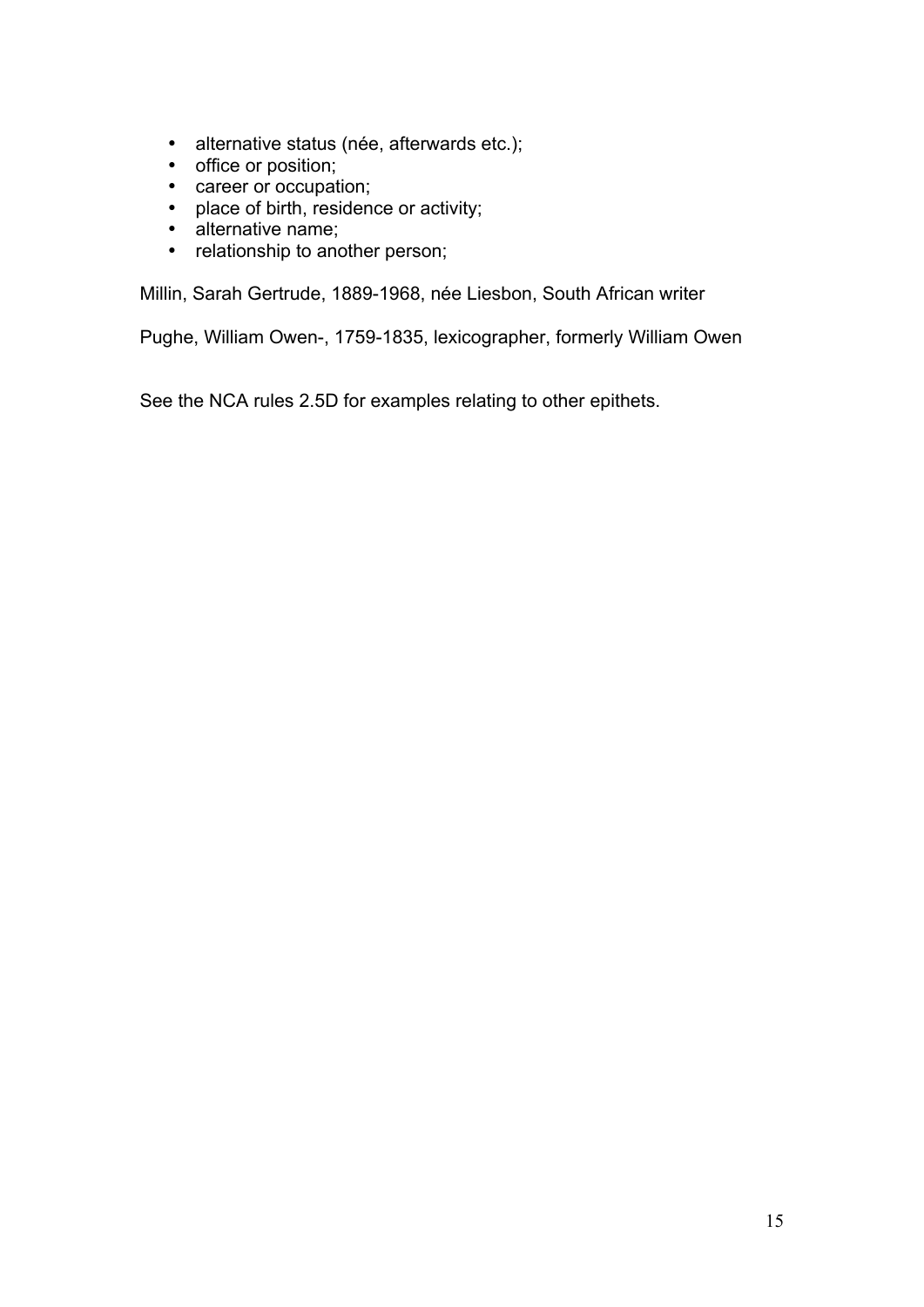# **FAMILY NAMES**

A family name is the name shared by a group of related individuals.

Authorised forms of many family names can be found on the National Register of Archives database (NRA: http://www.nationalarchives.gov.uk/nra/default.asp ). The NRA term should be used if available.

## **MANDATORY ELEMENTS**

Mandatory elements for a family name index term are

- Surname
- The epithet 'family'

## **SURNAMES**

NCA rules 2.6

The rules for surname as laid out in relation to personal names are to be applied when creating family name index terms. Unauthorised forms can be added using a 'see' reference (*x*), if considered helpful.

Murphy, family….

Lewis, Day-, family  *x* Day-Lewis family

Valera, de, family  *x* de Valera, family

## **MANDATORY WHERE APPLICABLE / OPTIONAL ELEMENTS:**

## **TITLE**

NCA rules 2.6.4

The rules for title, as outlined in relation to personal names, are to be applied to family titles, the last or highest title being selected as a qualifier.

Morris, family, Barons of Killanin

If a family becomes ennobled during the period covered by the archival material being indexed, their title must be included as a component of the authorised name. If the archival material relates entirely to the period before their ennoblement, any title acquired subsequently should not form part of the authorised name. This rule may result in parallel entries for some families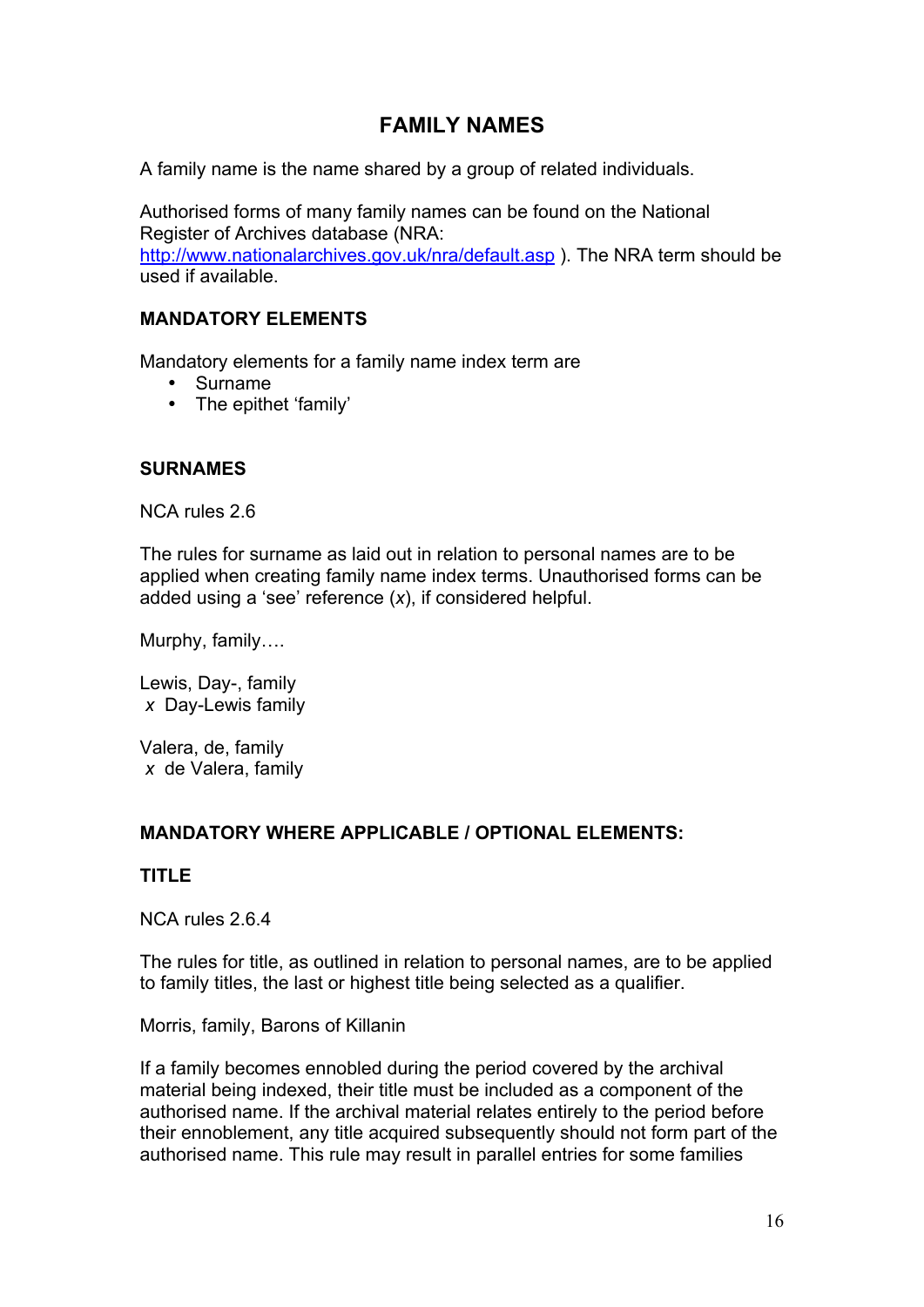which should be cited using a 'see also' reference (*xx*). It is useful to the user to also include dates of ennoblement.

Lever, family, Viscounts Leverhulme…  *xx* Lever, family, of Bolton, Lancashire

## **OCCUPATION**

NCA rules 2.6.4

If a family is associated with a particular trade or occupation over several generations, include this information in the epithet

Folens, family, publishers

## **TERRITORIAL DESIGNATION**

NCA rules 2.6.5

If a family owns a landed estate or is distinguished from other families bearing the same name by association with a particular place, include this information in the epithet.

MacDonnell, family, of County Antrim

If a territorial designation forms part of a title, use 'of' and the place name following the title.

Proby, family, Earls of Carysfort, County Dublin

## **IRISH / ULSTER SCOTS FAMILY NAMES**

Follow the rules for personal names.

If the name occurs only in Irish / Ulster Scots in primary and secondary sources, this form is to be used.

If both Irish / Ulster Scots and English versions occur, use the most common form using a 'see' reference (*x*) to the unauthorised alternative.

**Examples** Ó Néill, family, of Ulster *x* O'Neill, family, of Ulster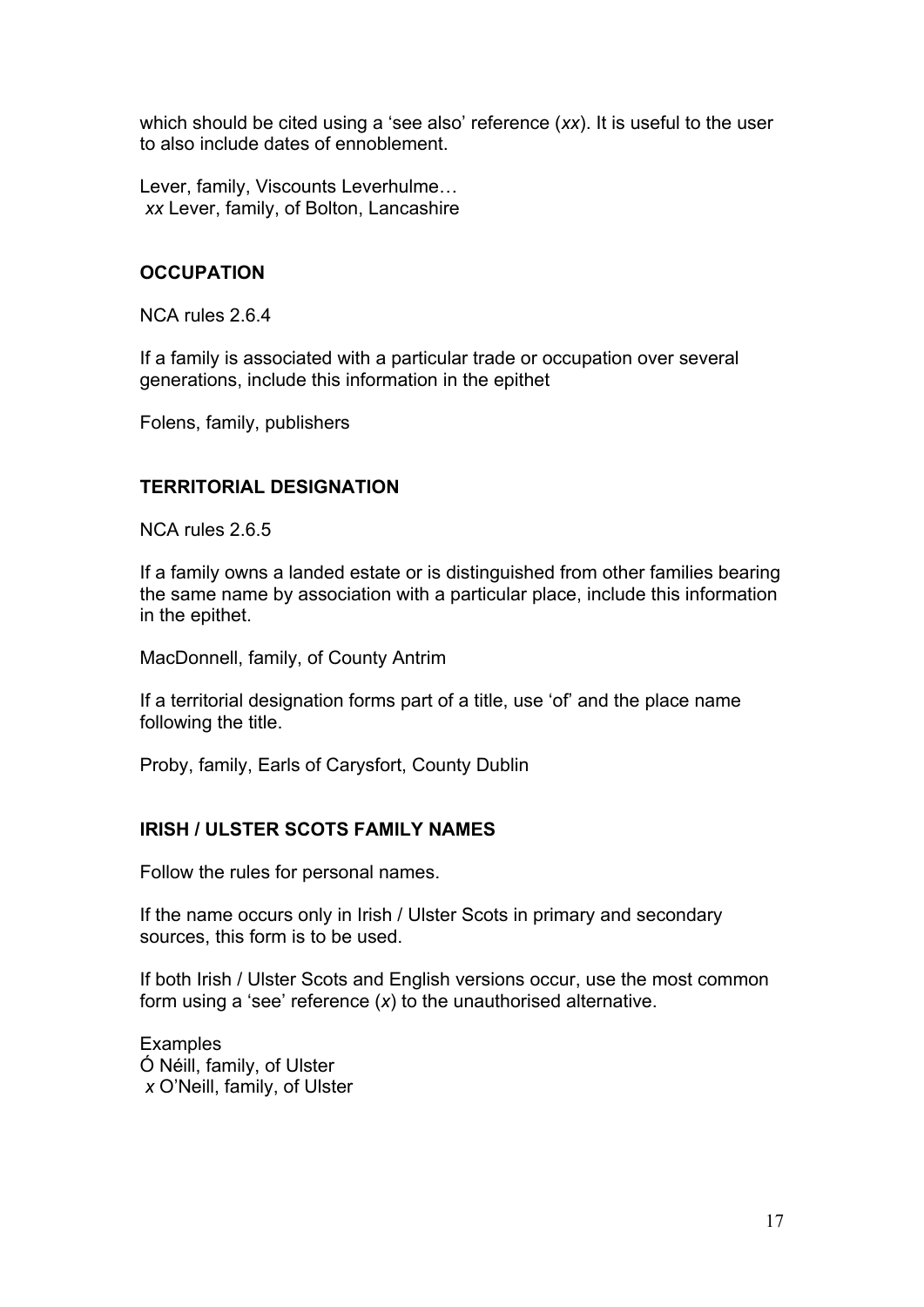# **CORPORATE NAMES**

A corporate body can be defined as an organisation or group of persons that is identified by a particular name and that acts, or may act as an entity.

Authorised forms of many corporate names can be found on the National Register of Archives database (NRA: http://www.nationalarchives.gov.uk/nra/default.asp ). The NRA term should be used if available.

## **MANDATORY ELEMENTS**

Mandatory elements for corporate name

- The formal name of the body
- Dates of existence when known

## **Formal Name of the Body**

NCA rules 4.2

The choice of corporate name is that by which it is commonly identified.

It should be written in natural language order and not inverted so as to place a keyword at the start.

Do not begin a name with 'The' unless the sense of the body would be lost.

Easons and Sons Limited….

Irish Times Limited…

## **Dates of existence**

The authorised name should be qualified by the dates of the body's existence when these are known. The format of dates should be that given in the Irish *Guidelines for Archival Description*. 5 Cite dates in years only.

Harland & Wolff, shipbuilders, 1861-1989

 $5$  This is available at http://www.learnaboutarchives.ie/learn/quidelines.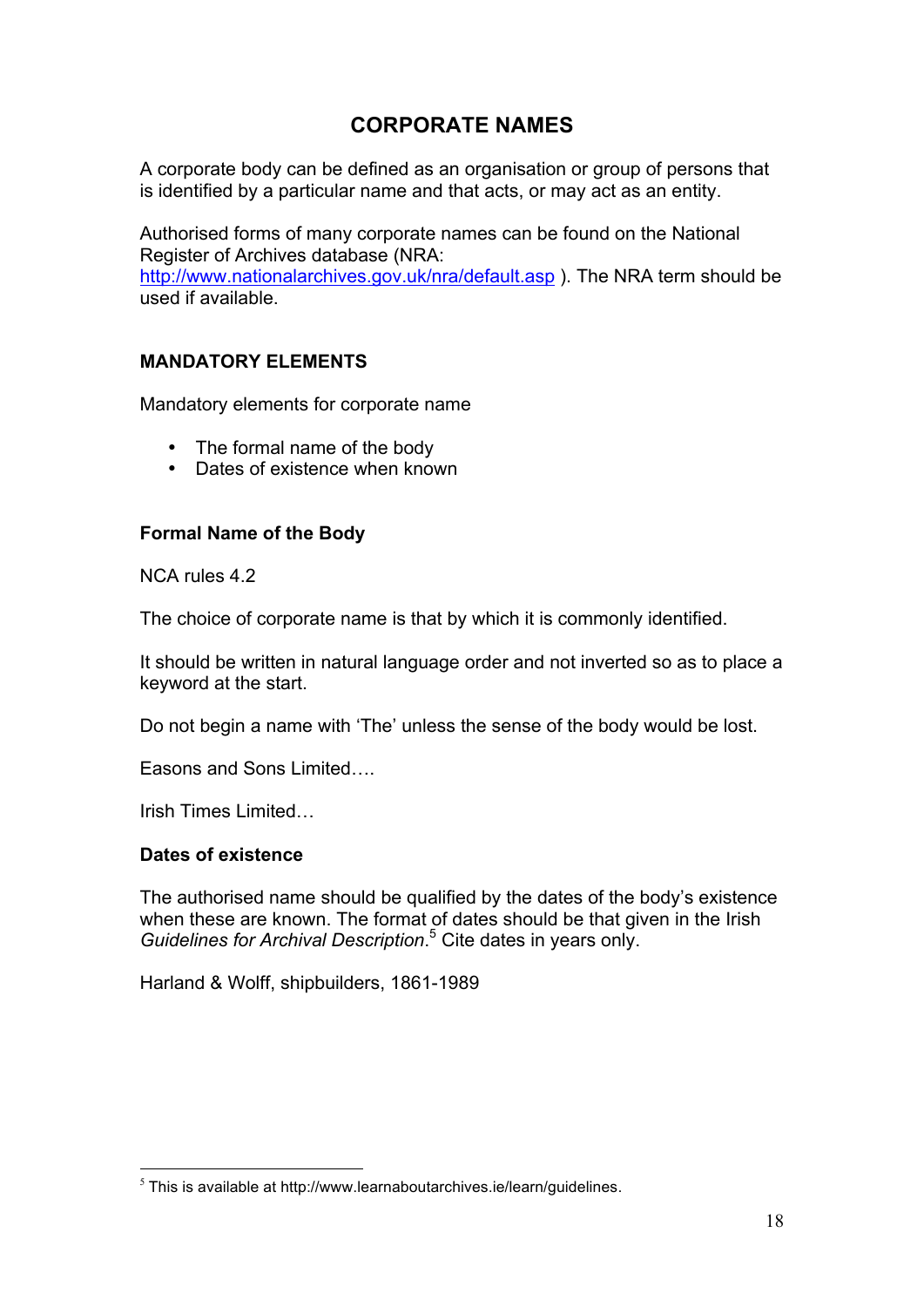## **Variant Forms of Name**

NCA rules 4.3

Variant names are only those forms of name which are in use at the same time.

If variant forms of the name exist, use the legal or formal name as the authorised name unless there is an overriding reason not to do so.

If more than one name is used formally, select the one for the authorised name which seems to be predominant.

Refer using a 'see' reference (*x*) from the unauthorised forms of name to the authorised form of name.

Official Unionist Party…  *x* Ulster Unionist Party… *x* Ulster Conservatives and Unionists - New Force (UCUNF)…

Mormons *x* Church of Jesus Christ of the Latter Day Saints…

#### **Changes of Name**

NCA rules 4.2.3

When a corporate body changes its name, establish a new authorised form for the new name. Refer using a 'see also' reference (*xx*) to the previous authorised name. Do not include the names of predecessor or successor bodies as epithets.

National Archives, Ireland, 1988 *xx* State Paper Office, 1702-1988

Sport Northern Ireland, 2008 *xx* Sports Council Northern Ireland, 1974-2008

Department of Tourism, Culture and Sport, Republic of Ireland, 2010  *xx* Department of Arts, Sport and Tourism, Republic of Ireland, 2002-2010

Harland and Wolff Holdings plc, 1989 *xx* Harland & Wolff, shipbuilders, 1861-1989

Saint James' Hospital, Dublin, 1971  *xx* Saint Kevin's Hospital, Dublin, 1922-1970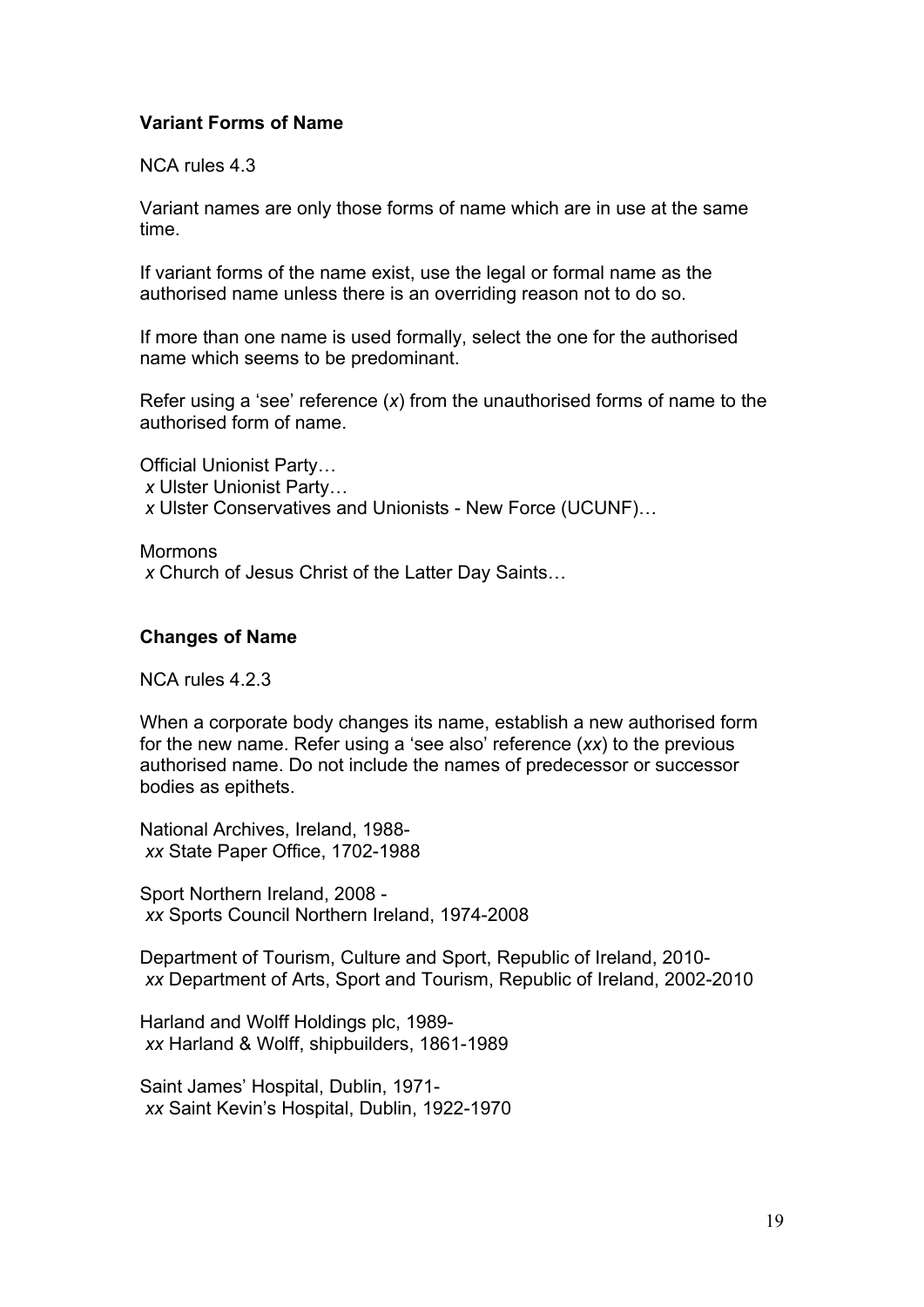If a corporate body has a major change of function or status but no change of name, the change may justify recognition as a new corporate body. The two bodies being distinguished by an appropriate qualifier.

Dennis Brothers Limited, bicycle manufacturer, 1895-1901

Dennis Brothers Limited, motor vehicle manufacturer, 1901-1972

See the NCA rules 4.10 for examples of criteria for recognition of a new corporate body.

## **Initials and Acronyms**

NCA rules 4.3.5

If the body is legally or formally known by initials, use that form as the authorised name, with a 'see' reference (*x*) to the full form of the name.

HSBC Holdings plc … *x* The Hongkong and Shanghai Banking Corporation Limited

## **Use of forenames and their abbreviations**

NCA rules 4.3.6

If a corporate name is known by a surname preceded by a forename and/or initials, select that form of name without inverting the surname and forenames.

Robin Mandal Architects, County Dublin…

J P Corry, Belfast, builders' suppliers….

## **MANDATORY WHERE APPLICABLE / OPTIONAL**

The following elements can be mandatory or optional depending on whether they are needed to uniquely identify the corporate body:

- Name of jurisdiction or territorial authority;
- Name of subordinate body;
- Additions and qualifiers;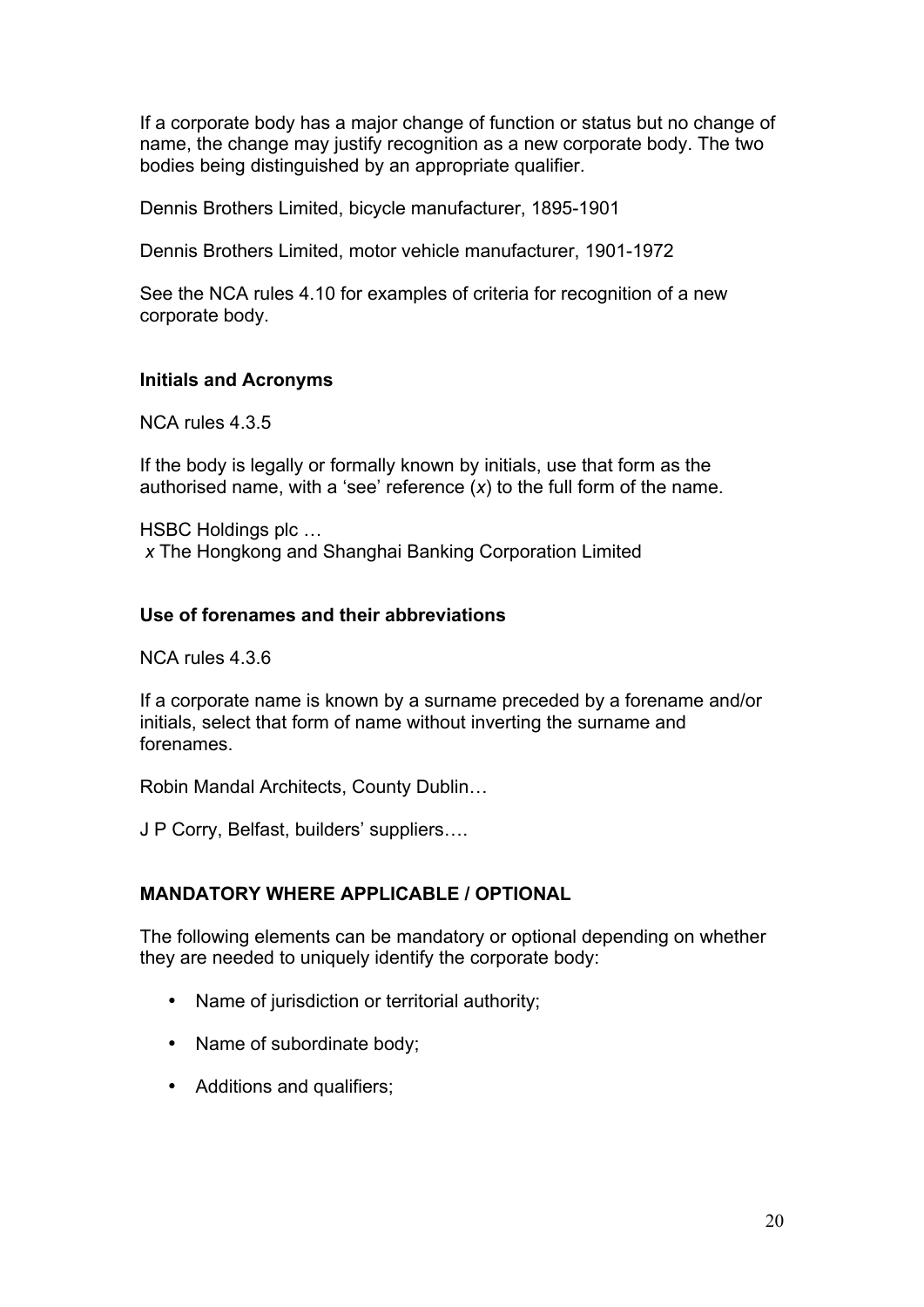## **NAME OF JURISDICTION OR TERRITORIAL AUTHORITY**

## **NCA rules 4.3.2**

If a corporate body is associated with a national or local jurisdiction and the name of that jurisdiction is not implicit in the body's title, or is required to distinguish that body from another with a similar name, include the name of the jurisdiction in the authorised name. In rare occasions where a state jurisdiction distinction is required, the jurisdiction component is the first part of the entry.

Select the jurisdiction at the level most appropriate to the corporate body. This may be a national level, or a lower level such as state, regional or local.

Northern Ireland, Department of Justice, 2010-

Republic of Ireland, Department of Justice, 1923-1997 *xx* Department of Justice, Equality and Law Reform, 1997-2010 *xx* Department of Justice and Law Reform, 2010-2011 *xx* Department of Justice and Equality, 2011-

Northern Ireland, Department of Culture, Arts and Leisure (DCAL), 1999-

## **NAME OF SUBORDINATE BODIES**

NCA rules 4.9

Enter a subordinate body directly under its own name, if it has an identity separate from its parent institution. Include a 'see' reference (x) to the parent institution.

Public Record Office of Northern Ireland  *x* Department of Culture, Arts & Leisure, Public Record Office of Northern Ireland

Bodleian Library  *x* University of Oxford, Bodleian Library

If the subordinate body does not have a separate identity, the name of the parent institution should always precede that of the subordinate body

Dublin City Council, Planning Department

University College Dublin, School of History and Archives

Archdiocese of Dublin, Diocesan Communications Office

United Dioceses of Dublin and Glendalough, Sandford parish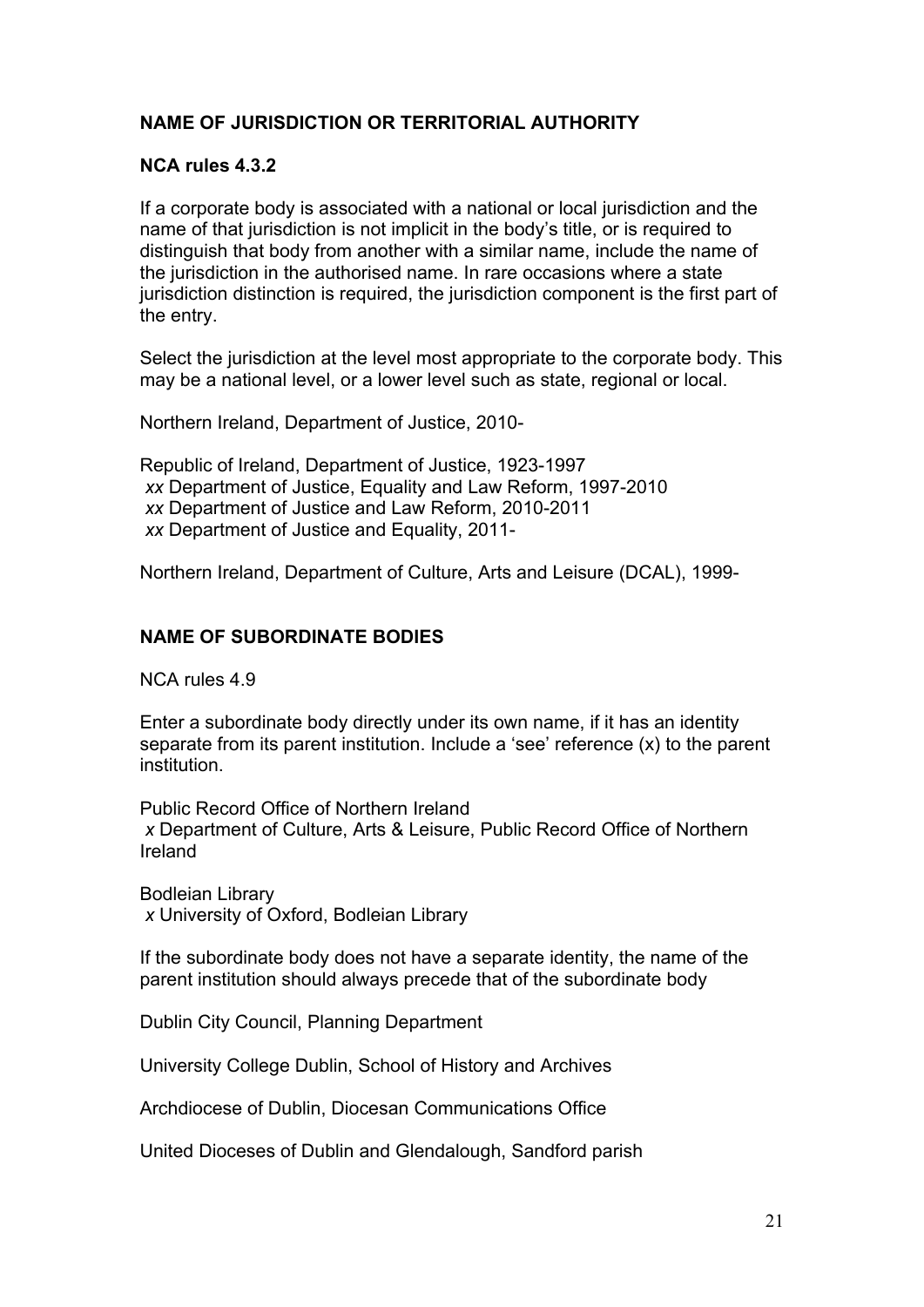## **ADDITIONS AND QUALIFIERS**

If the name alone does not convey the idea of the corporate body, and something more is needed to indicate its nature and purpose or its status, additions and qualifiers should be added as epithets.

These can comprise

- Place
- Status/function/ activity

Savoy Cinema, Cork City…. Savoy Cinema, Dublin City….

Donnelly, Moore, Keefe & Robinson, architects….

## **IRISH /ULSTER SCOTS CORPORATE NAMES**

If both Irish/Ulster Scots and English version of a corporate name exist, use a 'see also' cross-reference (*xx*) to the alternative.

Ulster Scots Agency, 1998  *xx* Tha Boord o Ulstèr Scotch

Department of Community, Rural and Gaeltacht Affairs  *xx* An Roinn Gnóthaí, Pobail, Tuaithe agus Gaeltachta

See the NCA rules 4.3-4.9 for examples of additional rules in relation to regiments and estates, foreign language names, names of kings and queens, ships, conferences, festivals, exhibitions, committees, names not conveying the idea of a corporate body (rock bands, etc).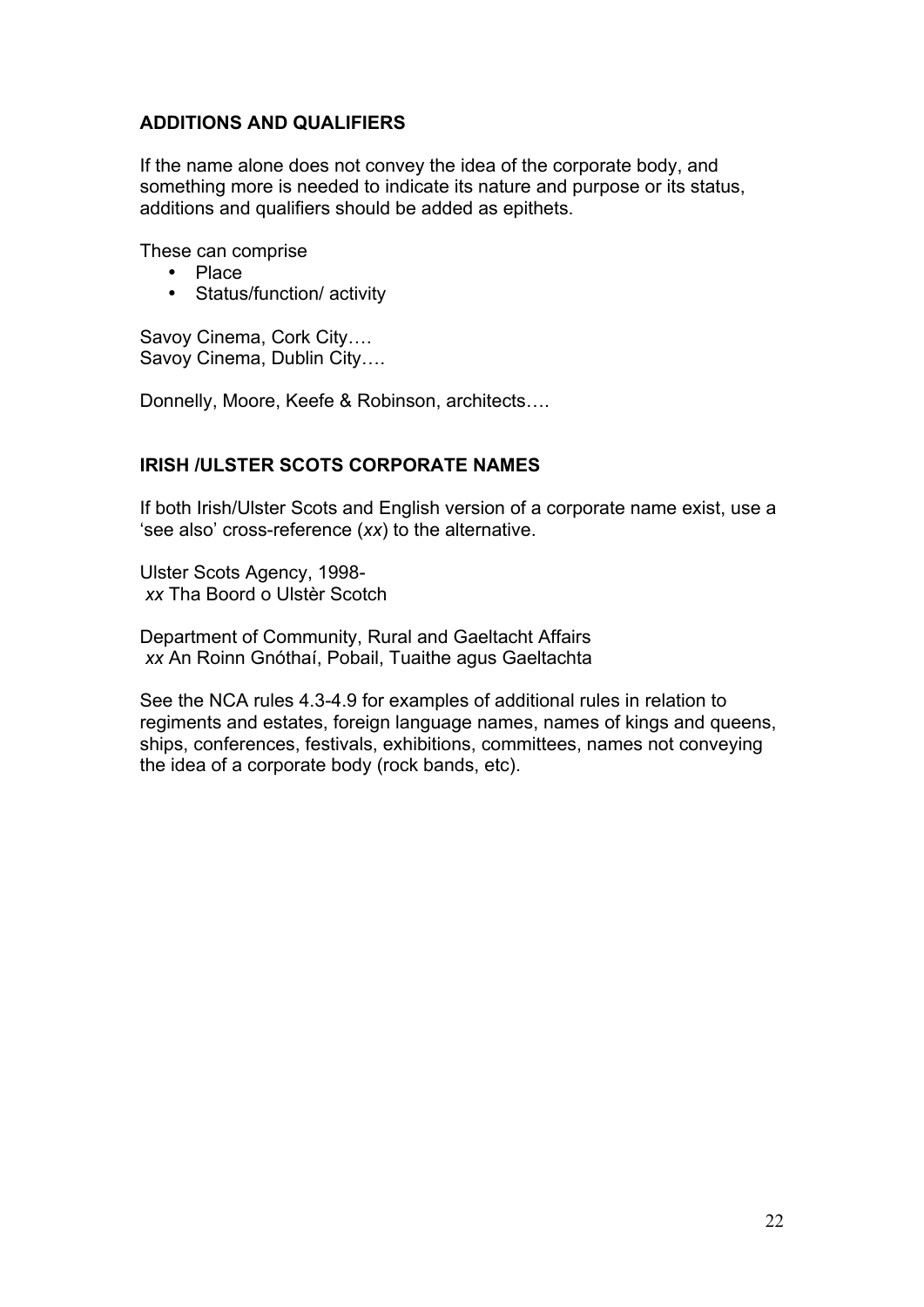# **PLACE NAMES**

A place name is a term which allows the accurate identification of a geographical entity and which distinguishes between places with the same name.

Refer to *Census of Ireland 1901: General Topographical Index* (HMSO, Dublin, 1904) or the Place Names Database of Ireland, www.logainm.ie for standardised spelling of place names in Northern Ireland and the Republic of Ireland. The Place Names Database of Ireland, www.logainm.ie, can be referred to for place names in Irish.<sup>6</sup>

## **MANDATORY ELEMENTS**

Mandatory elements for a place name index term are:

- place
- county

## **PLACES WITHIN COUNTIES**

NCA rules 3.6.2

To create an authority record for a place within a particular county the name of the county must always be included.

The word 'County' rather than 'Co.' should be used.

Rathdrum, County Wicklow

Ballinderry, County Derry Ballinderry, County Meath Ballinderry Upper, County Wicklow Ballinderry Lower, County Wicklow

Depending on the nature of the place name, sufficient additional epithets must be included to create a uniquely identifiable record:

These epithets can comprise Street/Town/ City/Urban District/Barony/Civil Parish/Townland.

Coolreaghs, Derryloran Parish, County Tyrone Coolreaghs, Lissan Parish, County Tyrone

Kilcolman, Clanmorris Barony, County Mayo Kilcolman, Costello Barony, County Mayo

6 Note that this is not a completely comprehensive database of place names as it is based on collections in the possession of the Ordnance Survey Ireland.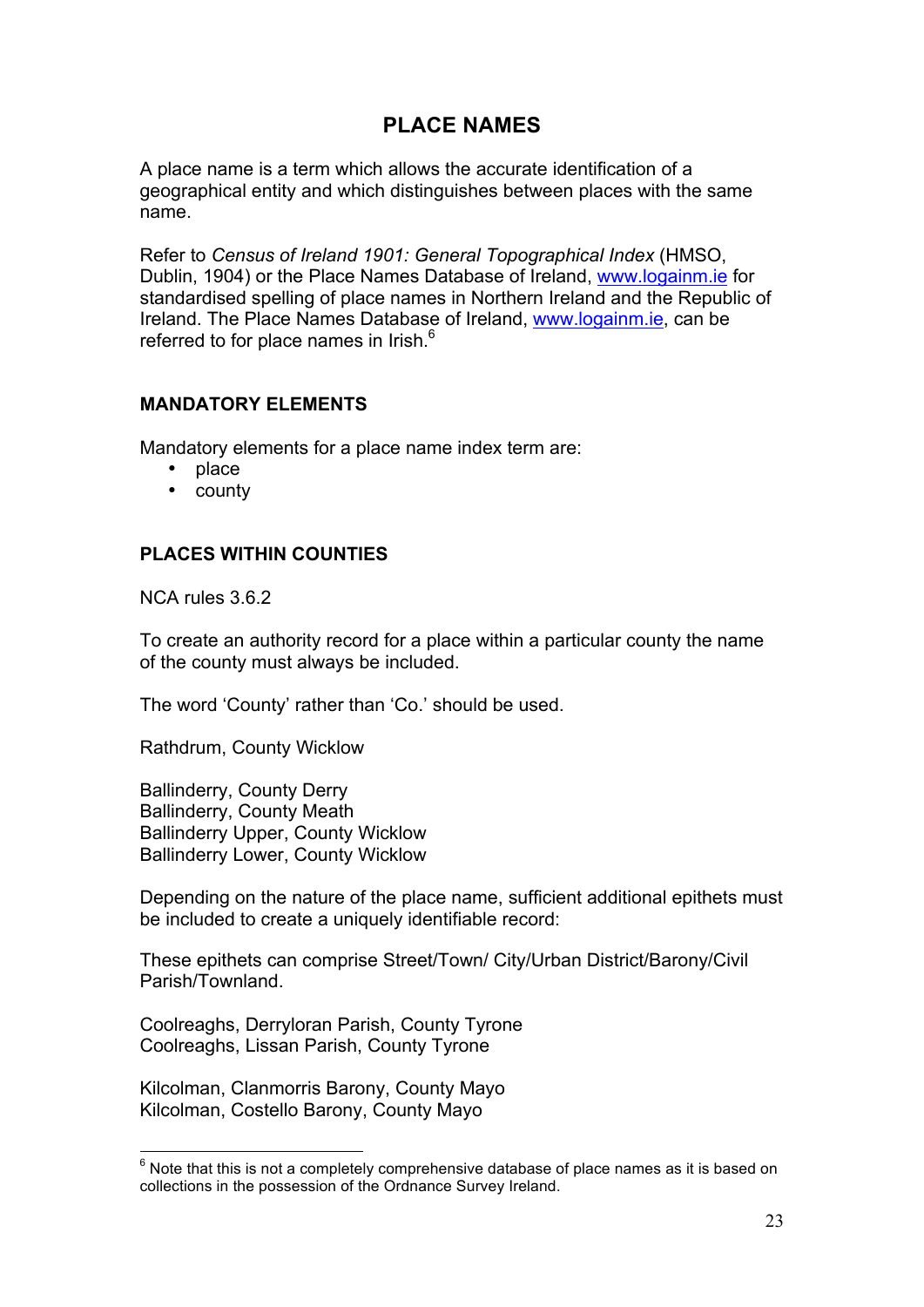For county towns and cities include the word Town or City to distinguish from the County name:

Dublin City, County Dublin Galway City, County Galway Sligo Town, County Sligo

Belfast, County Antrim Drogheda, County Louth Omagh, County Tyrone

For streets include full street designation (Avenue, Road, Square, Street etc):

Donegall Square, Belfast, County Antrim Main Street, Larne, County Antrim Main Street, Charleville, County Cork O'Connell Street, Dublin City, County Dublin

#### **Place names in Irish/Ulster Scots**

NCA rules 3.6

Index the place name in the language given in the document.

Cross-refer using reciprocal 'see also' references (*xx*) to the contemporary name in English.

An Daingean, Contae Chiarraí *xx* Dingle, County Kerry

Dingle, County Kerry *xx* An Daingean, Contae Chiarraí

Talbotstoun, Coonty Doun  *xx* Ballyhalbert, County Down

Ballyhalbert, County Down  *xx* Talbotstoun, Coonty Doun

#### **Changes in Place Names Over Time**

NCA rules 3.6.3A

Index the place name given in the document. Where names have changed and older names are no longer in use, cross-refer using reciprocal 'see also' references (*xx*) between it and the most recent form of the name.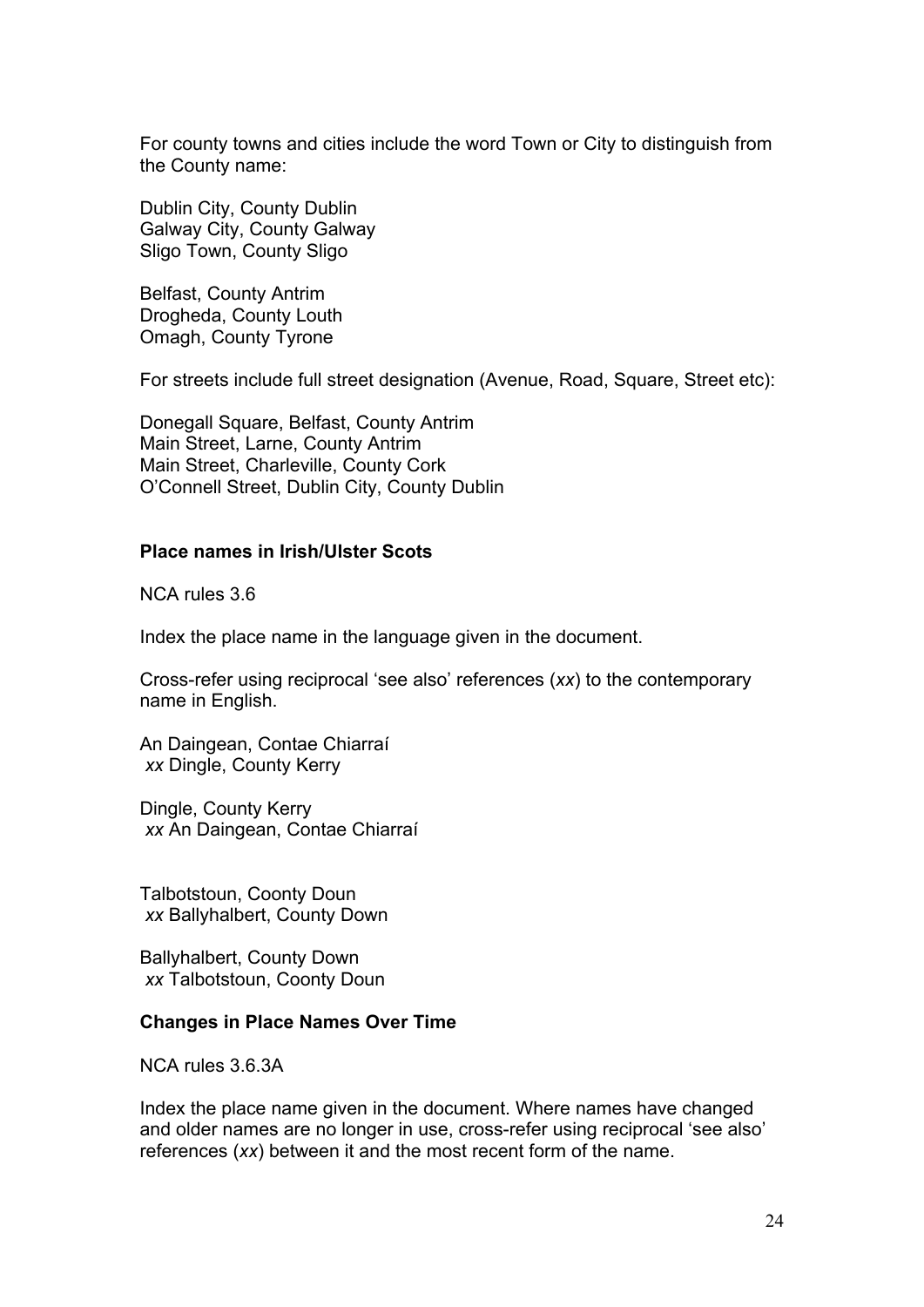King's County  *xx* County Offaly

County Laoghis  *xx* County Laois

Queenstown, County Cork  *xx* Cobh, County Cork

Newtownbarry, County Wexford  *xx* Bunclody, County Wexford

Great Britain Street, Dublin City, County Dublin  *xx* Parnell Street, Dublin City, County Dublin

Although not included in the NCA rules, an optional element to indexing place names which are no longer in current use, is the inclusion of the date of the document in which the contemporary name is recorded. This addition not only may be useful to the user, but could also assist in recording the history of the place name.

Drogheda Street, Dublin City, 1690 *xx* O'Connell Street, Dublin City *xx* Sackville Street, Dublin City

#### **Variant Place names**

NCA rules 3.6.3B

Where two or more place names are used concurrently cross-refer using reciprocal *'*see also' cross-references (*xx*).

Londonderry City  *xx* Derry City

County Derry  *xx* County Londonderry

Pearse Station, Dublin City *xx* Westland Row Railway Station, Dublin City

Westland Row Railway Station, Dublin City *xx* Pearse Station, Dublin City

#### **International place names**

NCA rules 3.7

When indexing a place name outside the Republic of Ireland or Northern Ireland, the country should be included in the indexing term.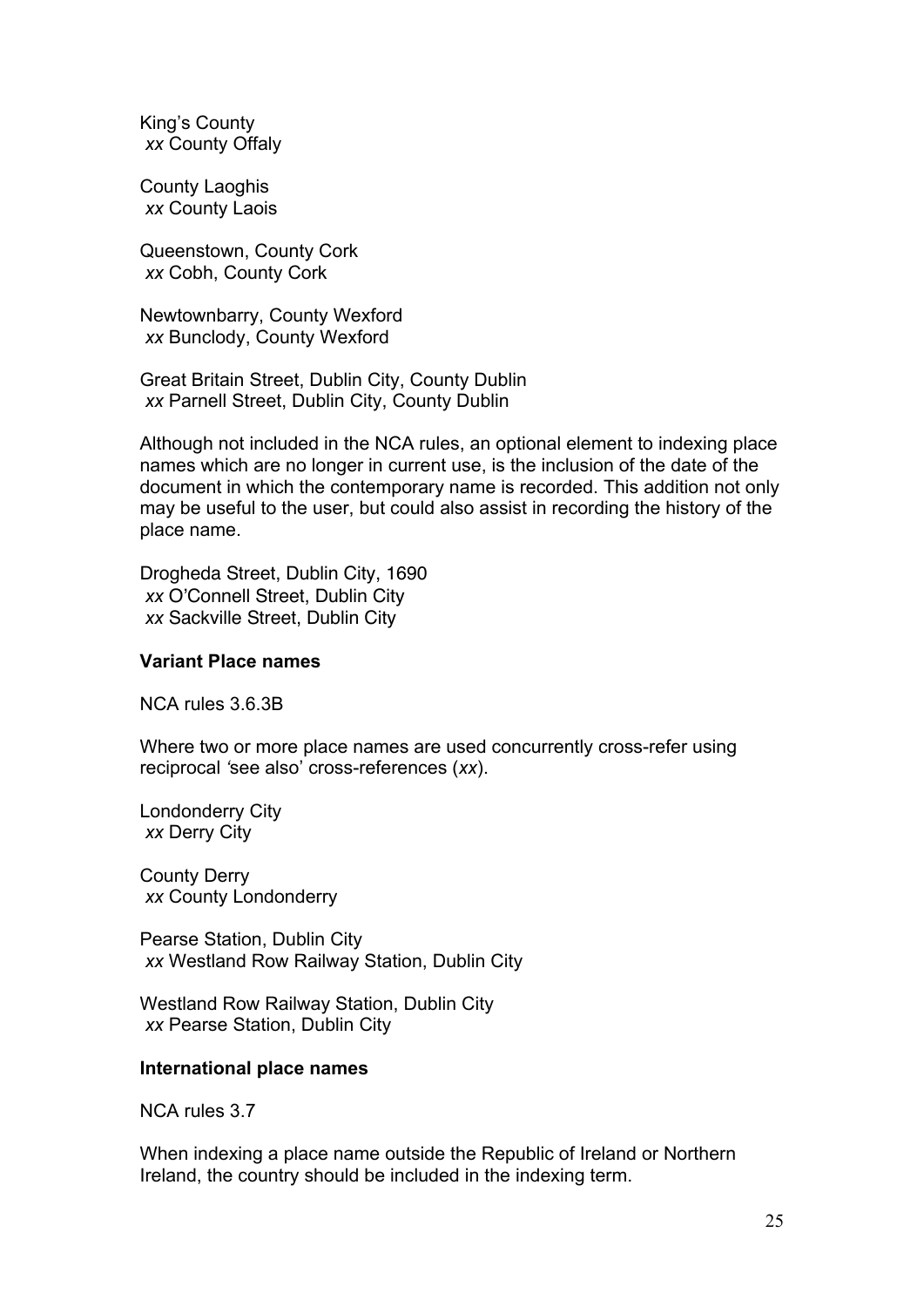## Southampton, Hampshire, England

Holyhead, Anglesea, Wales

Camberwell, London County, England

Paris, France

See NCA rules 3.3 –3.5 and 3.7 for examples of English, Welsh, Scottish and other international place names and variant forms of name used concurrently.

## **BUILDINGS**

It is only necessary to index buildings where the substantial portion of a fonds or series relates to a particular building.

Tynan Abbey, County Armagh

City Hall, Donegall Square, Belfast, County Antrim

Not all buildings have names. In cases where there is no name, provide a building type, if necessary or relevant.

Dwelling house, Knockacraig, County Limerick Mill, Ballyportey North, County Antrim

For churches, chapels etc provide denominational designation:

Saint Patrick's Cathedral (Church of Ireland), Vicars Hill, Armagh City, County Armagh Saint Patrick's Cathedral (Roman Catholic), Cathedral Row, Armagh City, County Armagh

To distinguish two buildings of the same name which have occupied the same site include a date/period of construction, if known, or circa, if not:

Irish Film Institute, 6 Eustace Street, Dublin City, County Dublin, 1991- Friends Meeting House, 6 Eustace Street, Dublin City, County Dublin (-1991).

For archaeological features refer to the relevant Archaeological Survey of Ireland County Archaeological Inventory and the Archaeological Survey of Northern Ireland<sup>7</sup>

 $7$  See the Archaeological Survey of Ireland at

http://www.archaeology.ie/ArchaeologicalSurveyofIreland/ and the Northern Ireland Sites and Monuments Record Database at http://www.doeni.gov.uk/niea/builthome/recording/sites monuments.htm (last accessed 5 March 2013).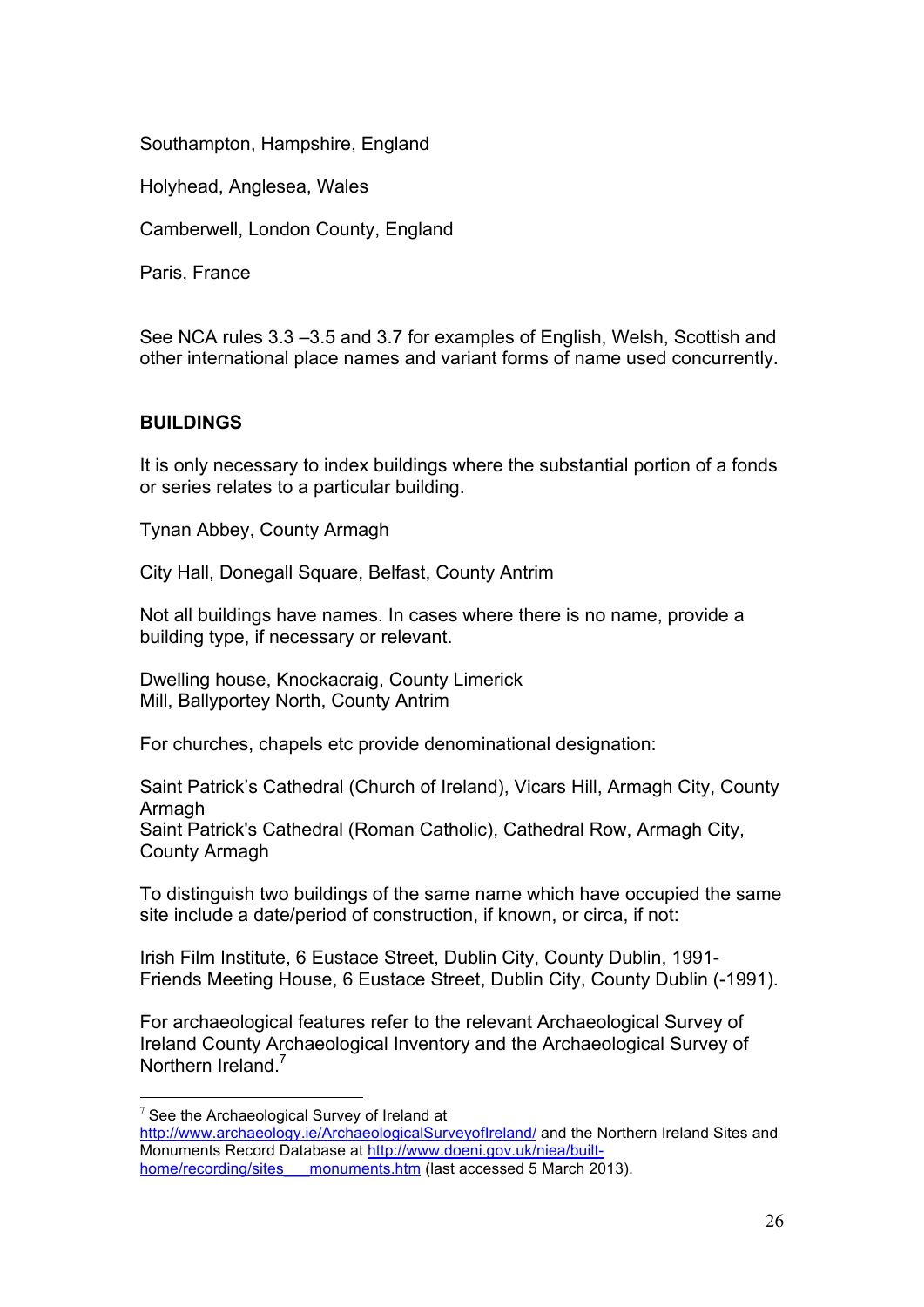## **LARGER GEOGRAPHICAL DIVISIONS**

NCA rules 3.2.2C

For counties and larger geographical or administrative areas, and for geographical or man-made features which cross county boundaries, give only the appropriate name.

River Shannon Lough Neagh Royal Canal, Ireland M8 Motorway, Ireland

## **OPTIONAL ELEMENTS**

#### **Grid references**

NCA rules 3.1.3

Where they exist, grid references can be a useful element of identification of a geographical place. Refer to www.logainm.ie.

Rathdrum, County Wicklow, T 18916 88816 T 19 88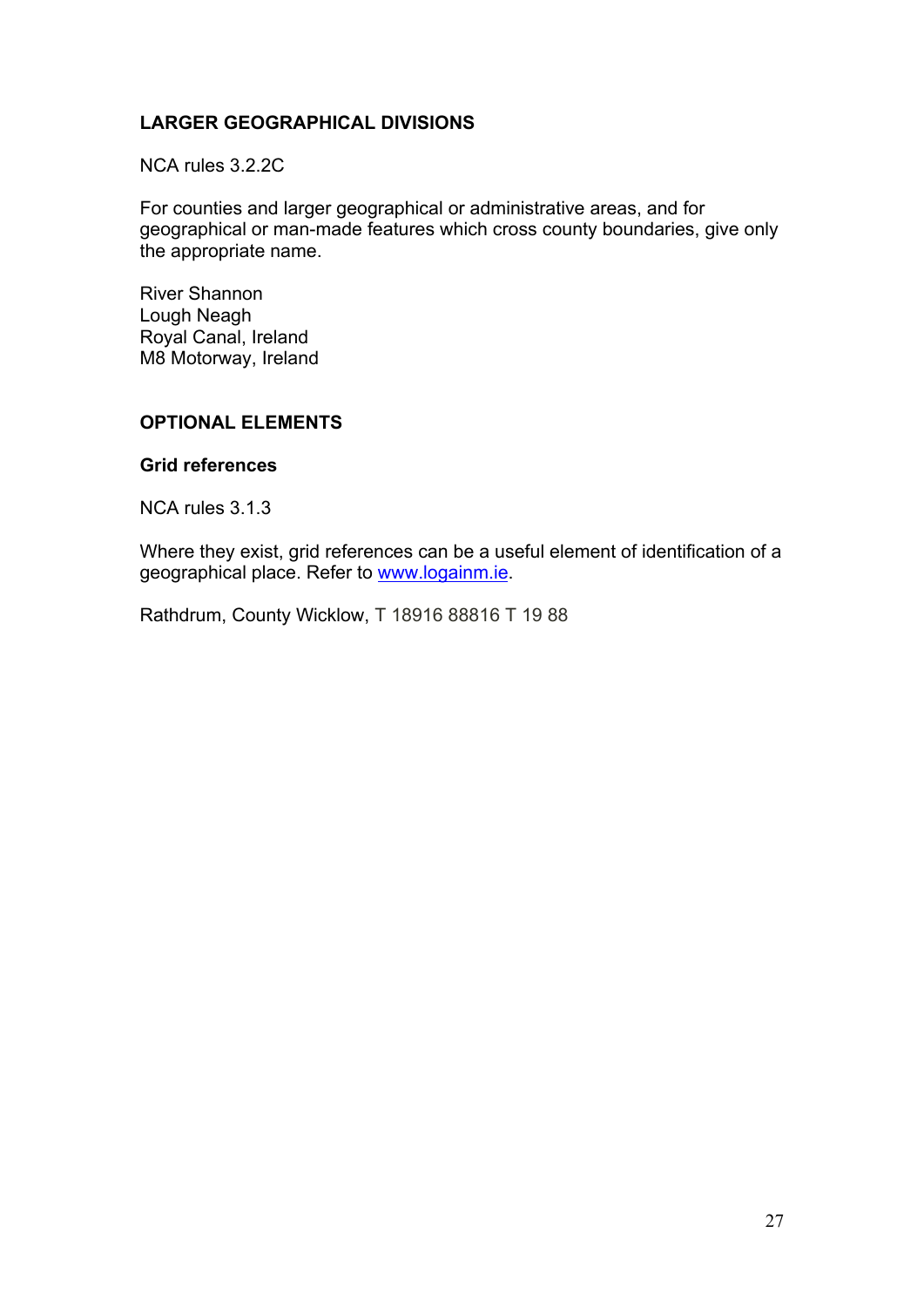# **SUBJECTS**

Three areas are covered in relation to subject indexing: general subject terms; indexing significant events; and specialised subject indexing.

## **General Subject Categories**

The necessity for general subject indexing is the topic of current debate in the light of technological advances, e.g. free text searching. The extent to which subject indexing is required or desired will vary from service to service.

Where subject indexing is undertaken, subject terms should be at a broad conceptual level reflecting the major topics with which the fonds is concerned. For detailed indexing of concepts and things authorised forms can be found on UKAT, a subject thesaurus which was created for the archive sector in the United Kingdom. <sup>8</sup> Alternatively, the Library of Congress Subject Headings (LCSH) can be used.<sup>9</sup> It was devised for library use but is used by many archives.

## **Indexing significant events**

For the indexing of significant events, authorised forms can be found on UKAT. For events which are not included in this thesaurus, Library of Congress Subject Headings (LCSH) can be used.

## **Specialised vocabularies**

Specialised vocabularies may be necessary for particular archives. Examples of these vocabularies include:

Getty Art & Architecture Thesaurus http://www.getty.edu/research/tools/vocabularies/index.html

Getty Thesaurus of Geographical Names http://www.getty.edu/research/tools/vocabularies/index.html

Library of Congress Name authorities and vocabularies http://id.loc.gov

Medical Subject Headings http://www.ncbi.nlm.nih.gov/mesh

Thesaurus for Graphic Materials II: Genre and Physical Characteristic http://www.loc.gov/rr/print/tgm2/

 <sup>8</sup> http://www.ukat.org.uk/

<sup>9</sup> http://id.loc.gov/authorities/subjects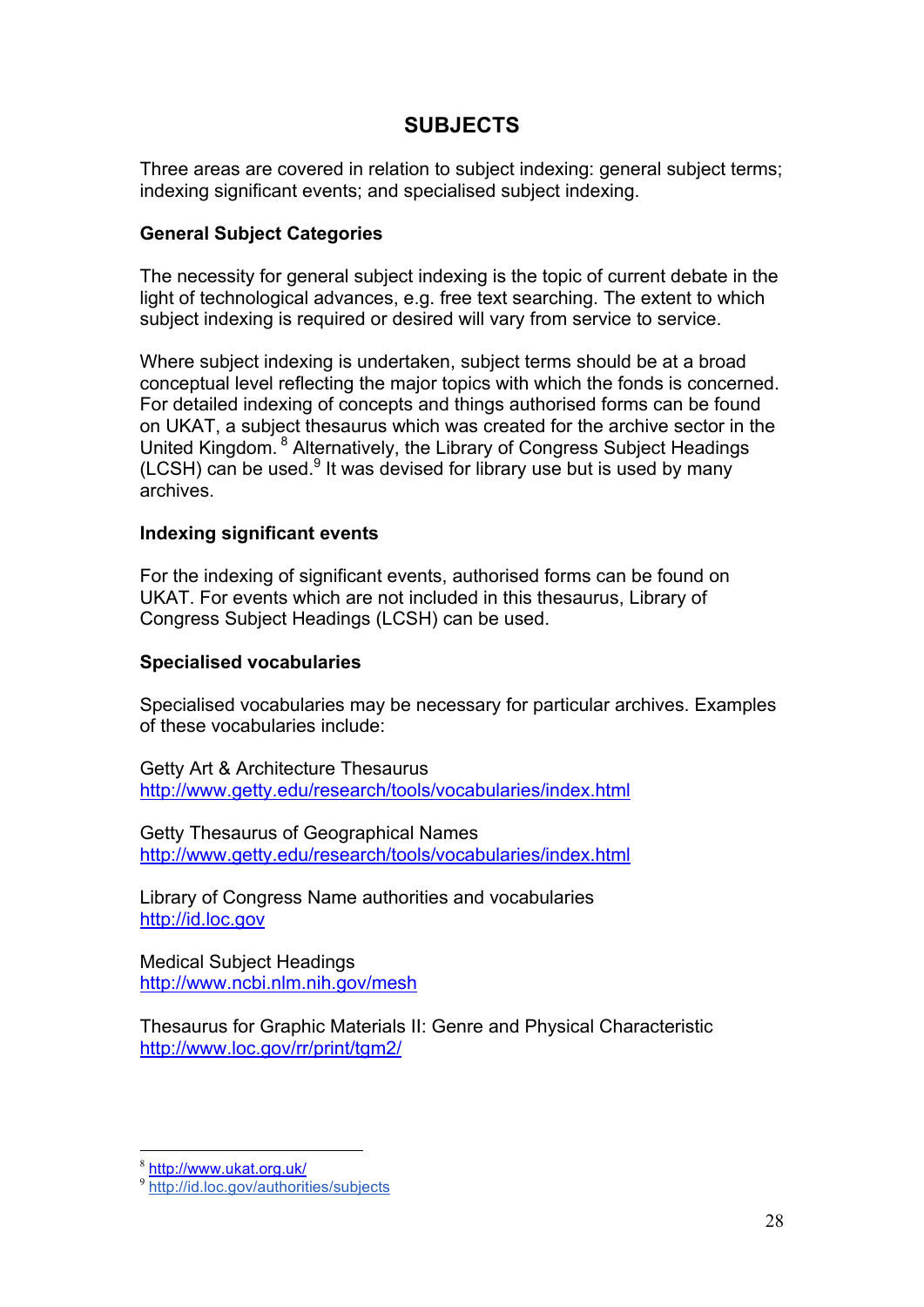## **APPENDIX I: Full list of examples in alphabetical order**

#### **Personal and Family Names**

Beckett, James Camlin, 1912-1996, historian

Burgh, Chris, de, b 1948-, singer/songwriter

Castle, Richard, c 1690-1746, architect

Conyngham, Frederick William Henry Francis, 1924-2009, 7<sup>th</sup> Marquis Conyngham

Curran, Constantine Peter, 1880-1972, lawyer, historian

D'Arcy, Gordon, b 1980-, rugby player

Fanu, Joseph Thomas Sheridan, 1814-1873, writer

FitzGerald, Desmond, 1888-1947, politician and government minister

Folens, family, publishers

Gerard of Wales, c 1146–c 1223, historian

Godolphin, Henrietta, 1681-1733, née Churchill, 2<sup>nd</sup> Duchess of Marlborough

Gonne, Maud, 1866-1953, afterwards MacBride, Irish patriot and philanthropist

Grey, Henry, d 1554, 1<sup>st</sup> Duke of Suffolk

Guinness, Hon, Desmond, b 1931-, architectural historian and conservationist

Higgins, Alex, 1949-2010, professional snooker player

Kennedy, Hugh, 1879-1936, Attorney General of Irish Free State

L'Estrange, Sir, Roger, 1616-1704, pamphleteer and author

Lever, family, Viscounts Leverhulme

Lewis, Daniel, Day, b 1957-, actor

Mac an t-Saoir, Donnchadh Bán, 1724-1812, Scottish Gaelic poet

Mac Culleanáin, Cormac, fl 1576, rebel

MacCurtain, Benvenuta, b 1930-, Dominican Sister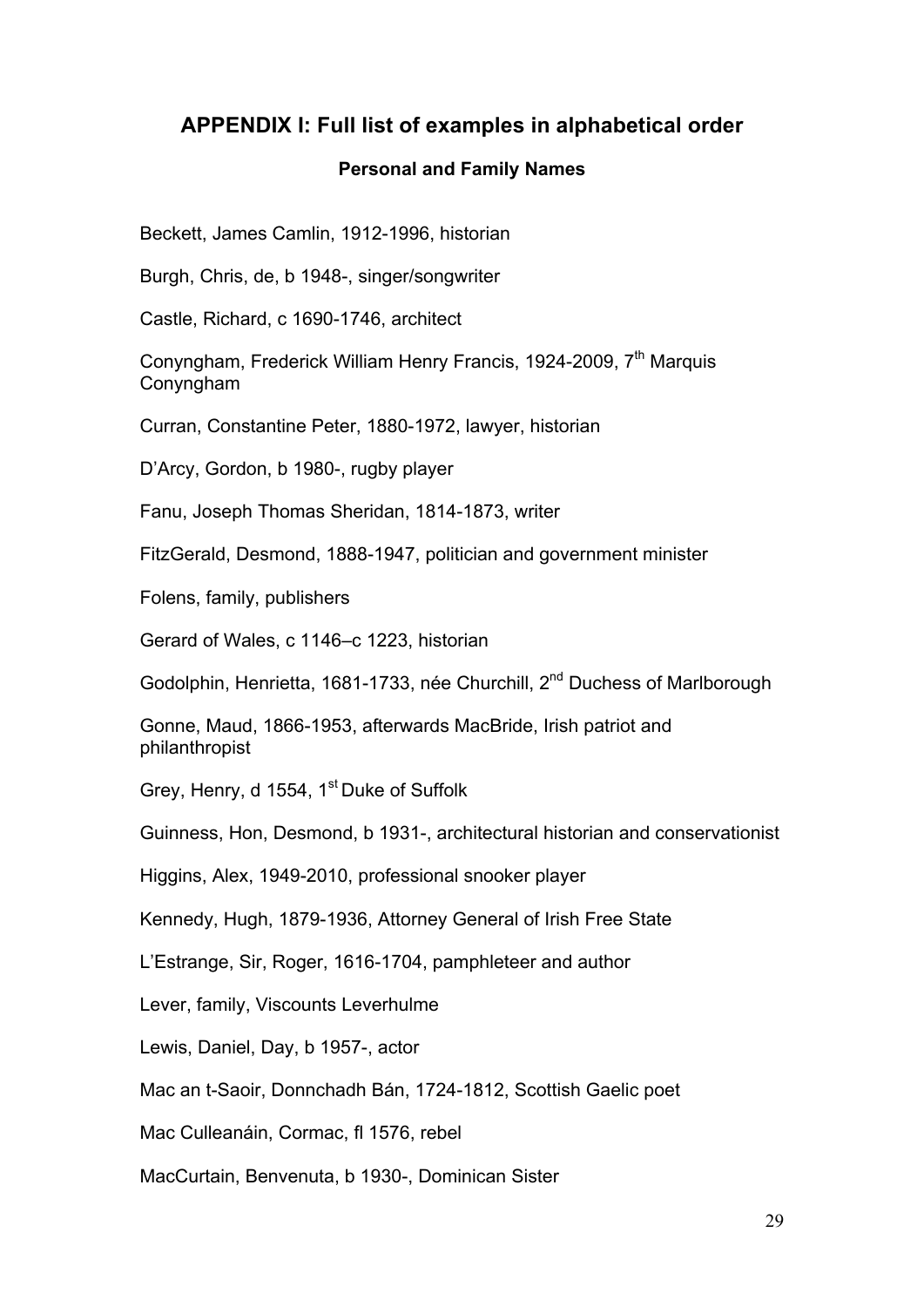MacDonnell, family, of County Antrim

Mac Liammóir, Micheál, 1899-1978, actor and writer

Mac Neill, Eoin, 1867-1945, politician

McAleese, Mary, b 1951-, President of Ireland

McAliskey, Bernadette Josephine, b 1947-, MP, politician

McQuaid, John Charles, 1895-1973, Roman Catholic Archbishop of Dublin

Markievicz, Constance, 1868-1927, wife of Count Casimir, politician and artist

Mayne, Robert Blair, 1915-1955, soldier, founding member of Special Air **Service** 

Millin, Sarah Gertrude, 1889-1968, née Liesbon, South African writer

Morris, family, Barons of Killanin

Mundy, William, fl 1563, composer

O'Brien, Conor Cruise, 1917-2008, historian, politician, diplomat and journalist

Ó Cléirigh, Micheál, 1575-1643, Franciscan brother and historian

Ó Néill, family, of Ulster

Ó Rathaille, Aodhagán, c 1670-1729, Gaelic poet

O'Rahilly, Michael Joseph, 1875-1916, Irish republican

O'Reilly, Sir, Anthony Joseph Francis, b 1936-, knight, businessman

O'Shea, Katherine, 1846-1921, wife of Charles Stewart Parnell

Osborne, Sir, Peter George, b 1943-, 17<sup>th</sup> Baronet of Ballentaylor and Ballylemon

Oudinot, -, fl 1800-1899, Duchess of Reggio

Parnell, Anna, 1852-1911, Irish nationalist and sister of Charles Stewart Parnell

Proby, family, Earls of Carysfort, County Dublin

Pughe, William Owen-, 1759-1835, antiquary and lexicographer, formerly William Owen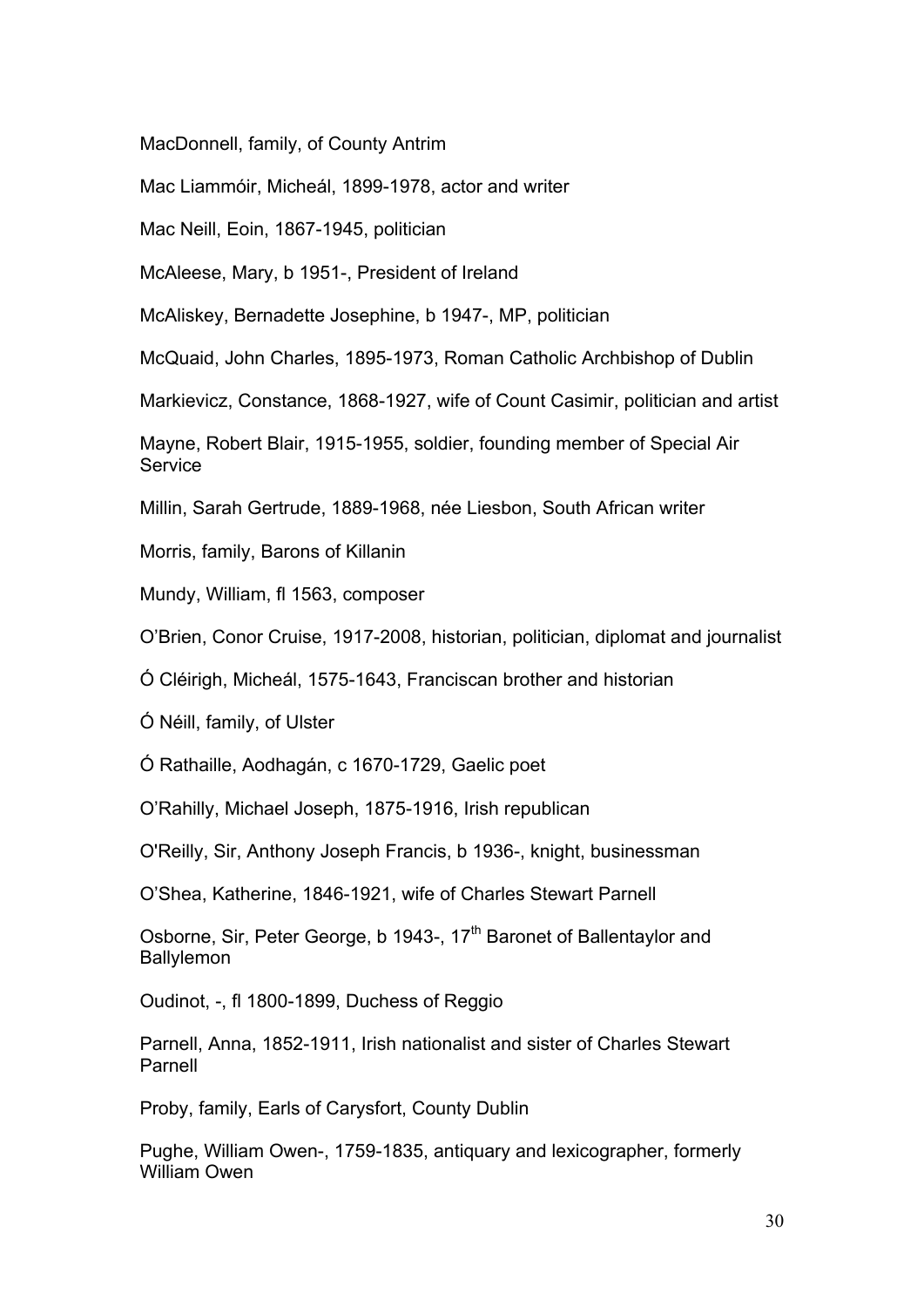Robinson, Mary, b 1944-, President of Ireland

Robinson, Peter, b 1948-, First Minister of Northern Ireland Assembly

Skeffington, Hannah, Sheehy, 1877-1946, Irish nationalist and suffragette

Stewart, Theresa Susey Helen Chetwynd, 1875-1919, née Talbot, wife of 5<sup>th</sup> Marquess Londonderry

Swift, Jonathan, 1667-1745, Dean of Saint Patrick's Cathedral, Dublin, satirist

Valera, Eamon, de, 1882-1975, statesman

Whitaker, Thomas Kenneth, b 1916-, economist and civil servant

Williams, Ralph, Vaughan, 1872-1958, composer

Yeats, William Butler, 1865-1939, poet and playwright

#### **Corporate Names**

Archdiocese of Dublin, Diocesan Communications Office

Bodleian Library, 1602-

Church of Jesus Christ and the Latter Day Saints, 1830-

Dennis Brothers Limited, bicycle manufacturer, 1895-1901

Dennis Brothers Limited, motor vehicle manufacturer, 1901-1972

Department of Arts, Sport and Tourism, Republic of Ireland, 2002-2010

Donnelly, Moore, Keefe & Robinson, architects, 1919-1925

Dublin City Council, Planning Department

Easons and Sons Limited, 1886-

Harland and Wolff Holdings plc, 1989-

Harland & Wolff, shipbuilders, 1861-1989

HSBC Holdings plc, 1865-

Ireland, State Paper Office, 1702-1988

Irish Times Limited, 1859-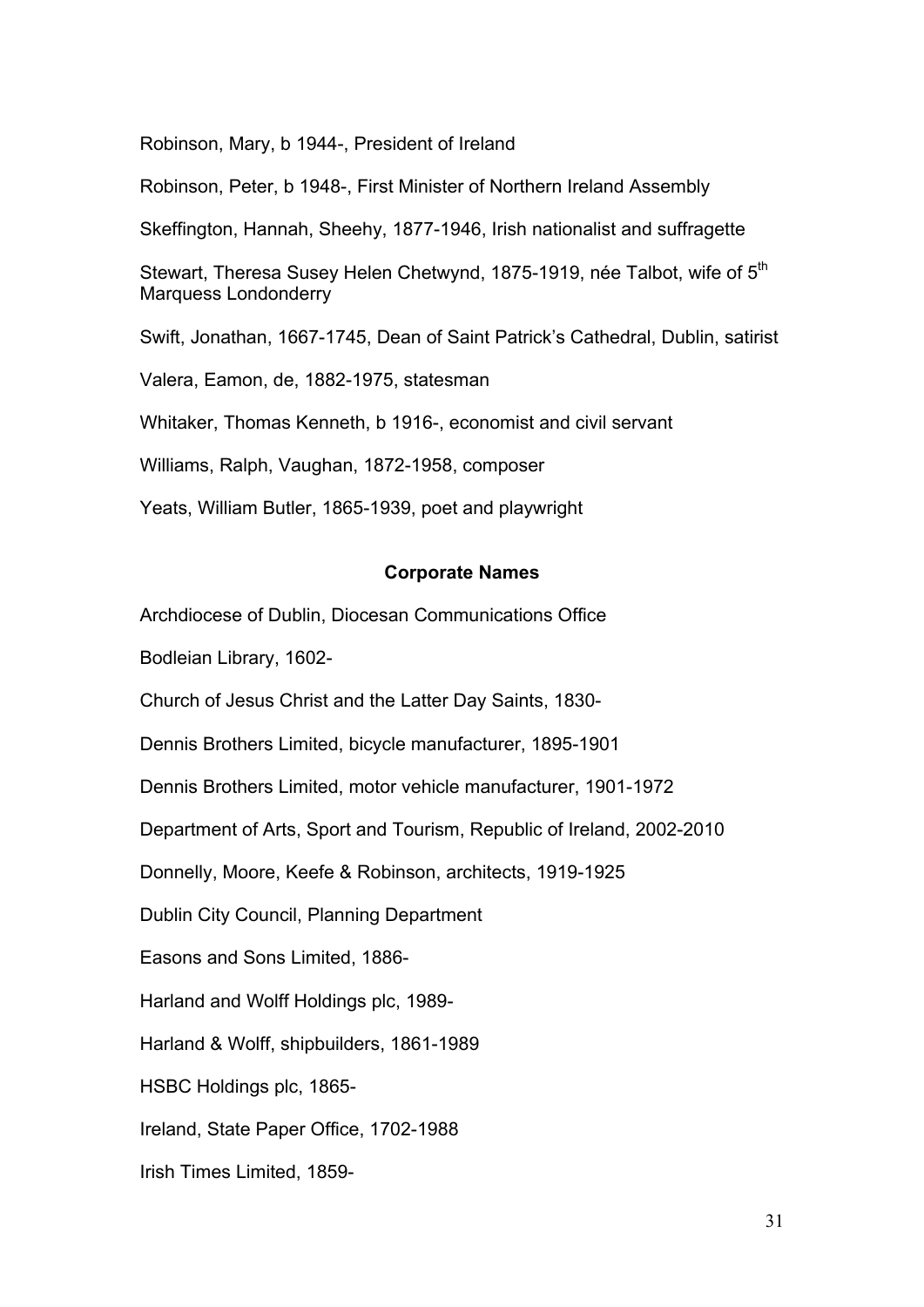J P Corry, Belfast, building suppliers, 1814-

National Archives, Ireland, 1988-

Northern Ireland, Department of Justice, 2010-

Northern Ireland, Department of Culture, Arts and Leisure (DCAL), 1999-

Official Unionist Party

Public Record Office of Northern Ireland, 1923-

Republic of Ireland, Department of Community, Rural and Gaeltacht Affairs, 2002-2011

Republic of Ireland, Department of Justice, 1924-1997

Republic of Ireland, Department of Justice and Law Reform, 1997-

Republic of Ireland, Department of Tourism, Culture and Sport, 2010-

Robin Mandal Architects, County Dublin, 1979-

Saint James' Hospital, Dublin, 1971-

Saint Kevin's Hospital, Dublin, 1922-1970

Savoy Cinema, Cork City, 1932-1975

Savoy Cinema, Dublin City, 1929-

Sport Northern Ireland, 2008 -

Sports Council Northern Ireland, 1974-2008

Ulster Scots Agency, 1998-

United Dioceses of Dublin and Glendalough, Sandford parish

University College Dublin, School of History and Archives, 2005-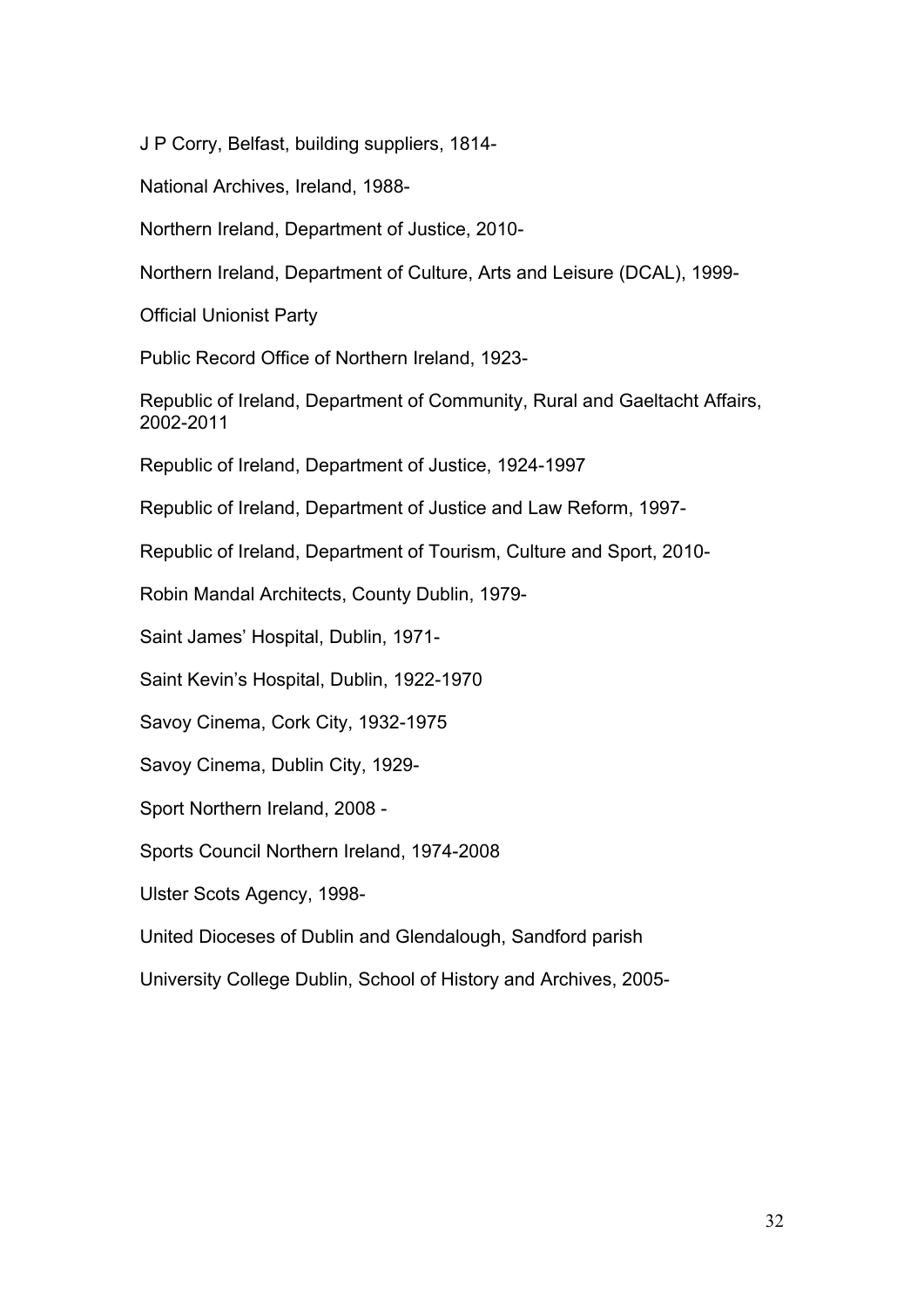#### **Place names**

An Daingean, Contae Chiarraí

Ballinderry, County Derry

Ballinderry, County Meath

Ballinderry Upper, County Wicklow

Ballinderry Lower, County Wicklow

Ballyhalbert, County Down

Belfast, County Antrim

Bunclody, County Wexford

Camberwell, London County, England

City Hall, Donegall Square, Belfast, County Antrim

Cobh, County Cork

Coolreaghs, Derryloran Parish, County Tyrone

Coolreaghs, Lissan Parish, County Tyrone

County Derry

County Laoghis

County Laois

County Londonderry

County Offaly

Derry City

Dingle, County Kerry

Donegall Square, Belfast, County Antrim

Drogheda, County Louth

Dublin City, County Dublin

Dwelling house, Knockacraig, County Limerick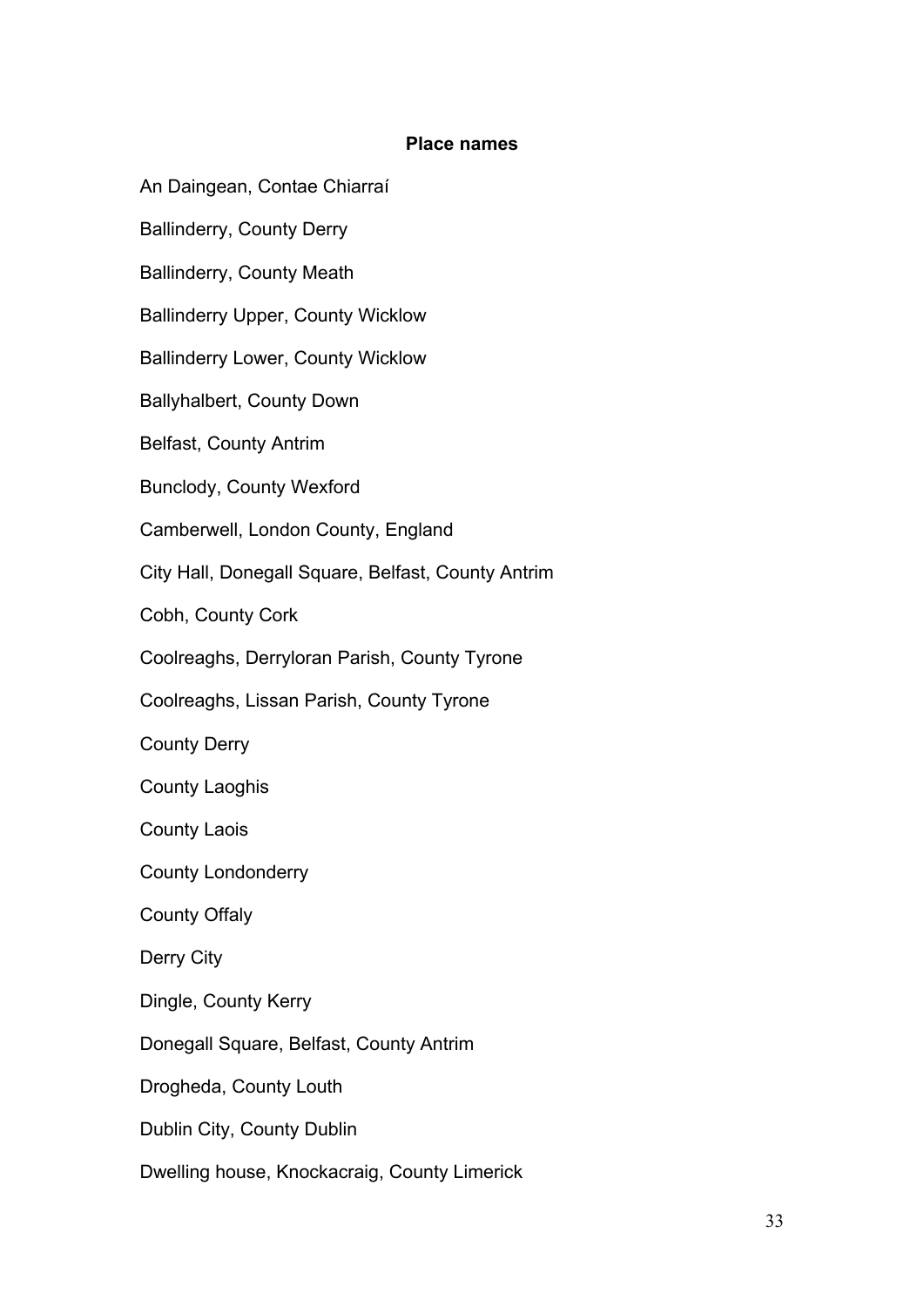Friends Meeting House, 6 Eustace Street, Dublin City, County Dublin (xxxx). Galway City, County Galway Great Britain Street, Dublin City, County Dublin Holyhead, Anglesea, Wales Irish Film Institute, 6 Eustace Street, Dublin City, County Dublin (1991-) Kilcolman, Clanmorris Barony, County Mayo Kilcolman, Costello Barony, County Mayo King's County Londonderry City Lough Neagh Main Street, Larne, County Antrim Main Street, Charleville, County Cork M1 Motorway Mill, Ballyportey North, County Antrim Newtownbarry, County Wexford O'Connell Street, Dublin City, County Dublin Omagh, County Tyrone Paris, France Parnell Street, Dublin City ,County Dublin Pearse Station, Dublin City Queenstown, County Cork Rathdrum, County Wicklow Royal Canal River Shannon